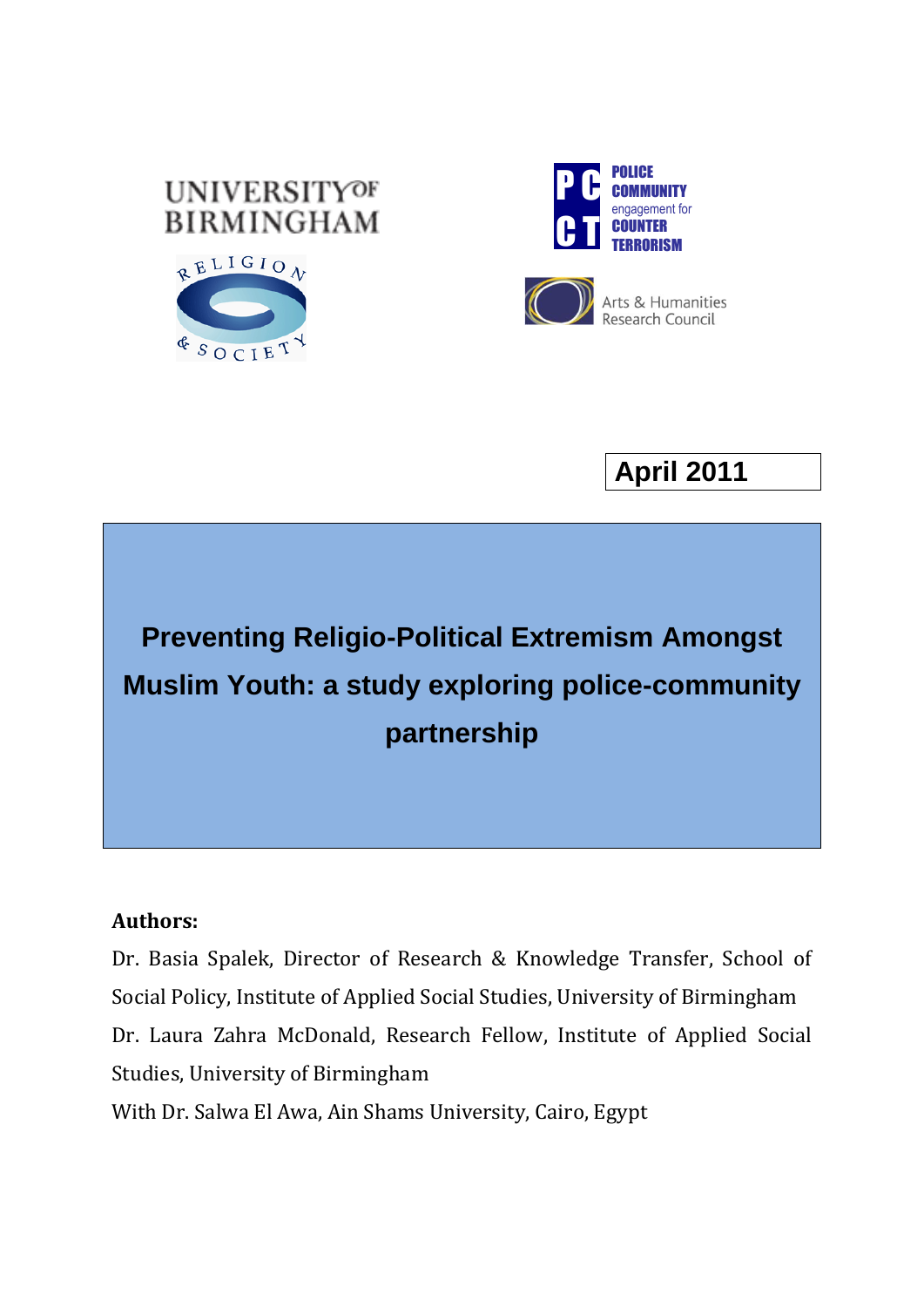## **PREVENTING RELIGIO-POLITICAL EXTREMISM AMONGST MUSLIM YOUTH: A STUDY EXPLORING POLICE-COMMUNITY PARTNERSHIP**

Dr. Basia Spalek, Director of Research & Knowledge Transfer, School of Social Policy, Institute of Applied Social Studies, University of Birmingham

Dr. Laura Zahra McDonald, Research Fellow, Institute of Applied Social Studies, University of Birmingham

With Dr. Salwa El Awa, Ain Shams University, Cairo, Egypt

Institute Of Applied Social Studies, University of Birmingham http://www.iass.bham.ac.uk/study/socialresearch/

Contact Details:

Tel: 0121 4158027 Email: b.spalek@bham.ac.uk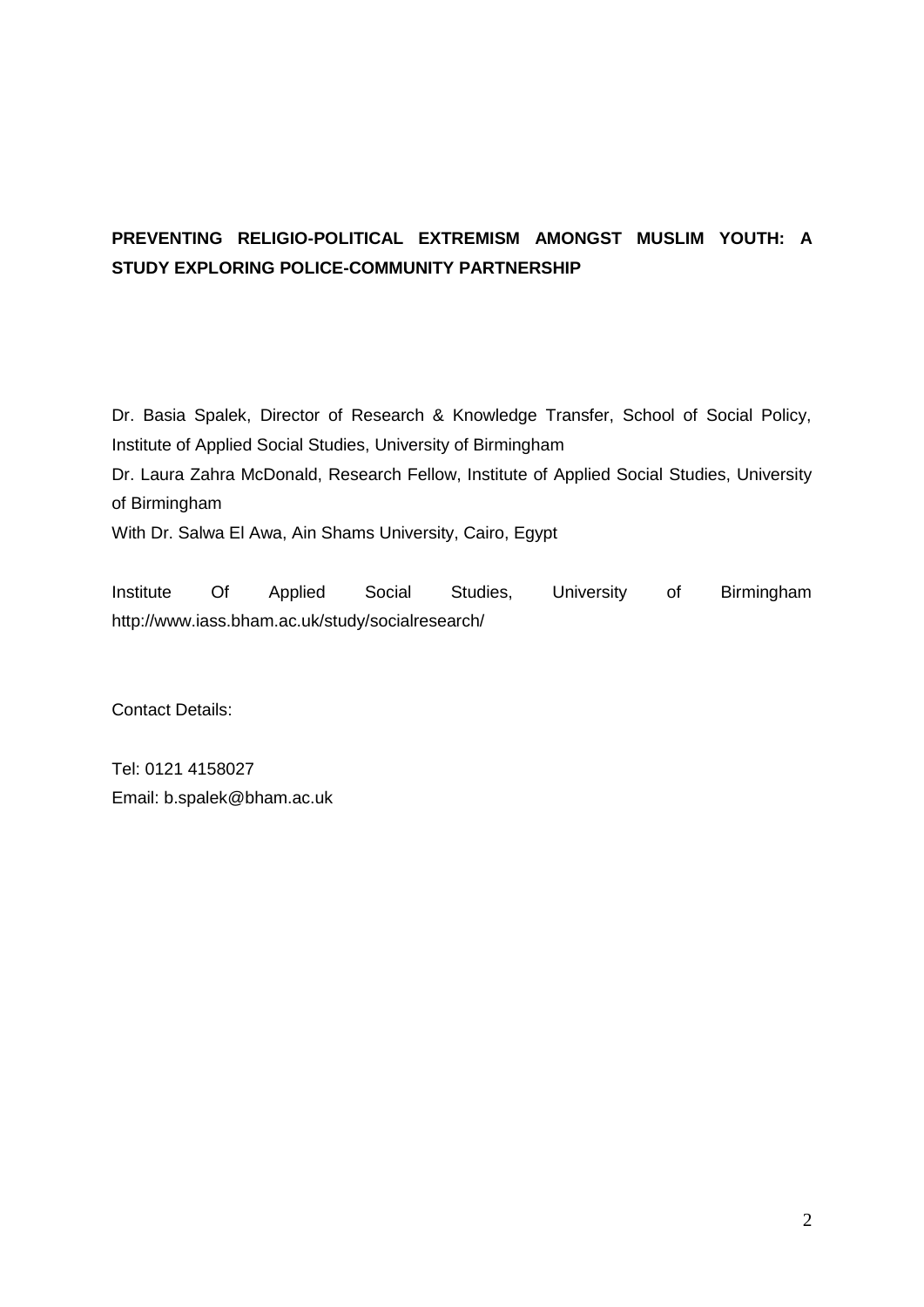#### ACKNOWLEDGEMENTS

The team would like to thank the Arts and Humanities Research Council and Economic and Social Research Council, Religion & Society Programme, for funding the research study presented in this report, reference AHG016577/1, and for supporting the continuing development of our research in this subject. Equally, the team would like to thank all research participants for their trust, time and for sharing their stories with us, enriching our understanding of this complex and sensitive subject, for which we are incredibly grateful. Finally, we would like to give special thanks to Robert Lambert MBE, co-director of the European Muslim Research Centre and research fellow at the Institute of Arab and Islamic Studies, University of Exeter and lecturer at the Centre for the Study of Terrorism and Political Violence at the University of St. Andrews, for his significant help and support in his role as consultant and facilitator.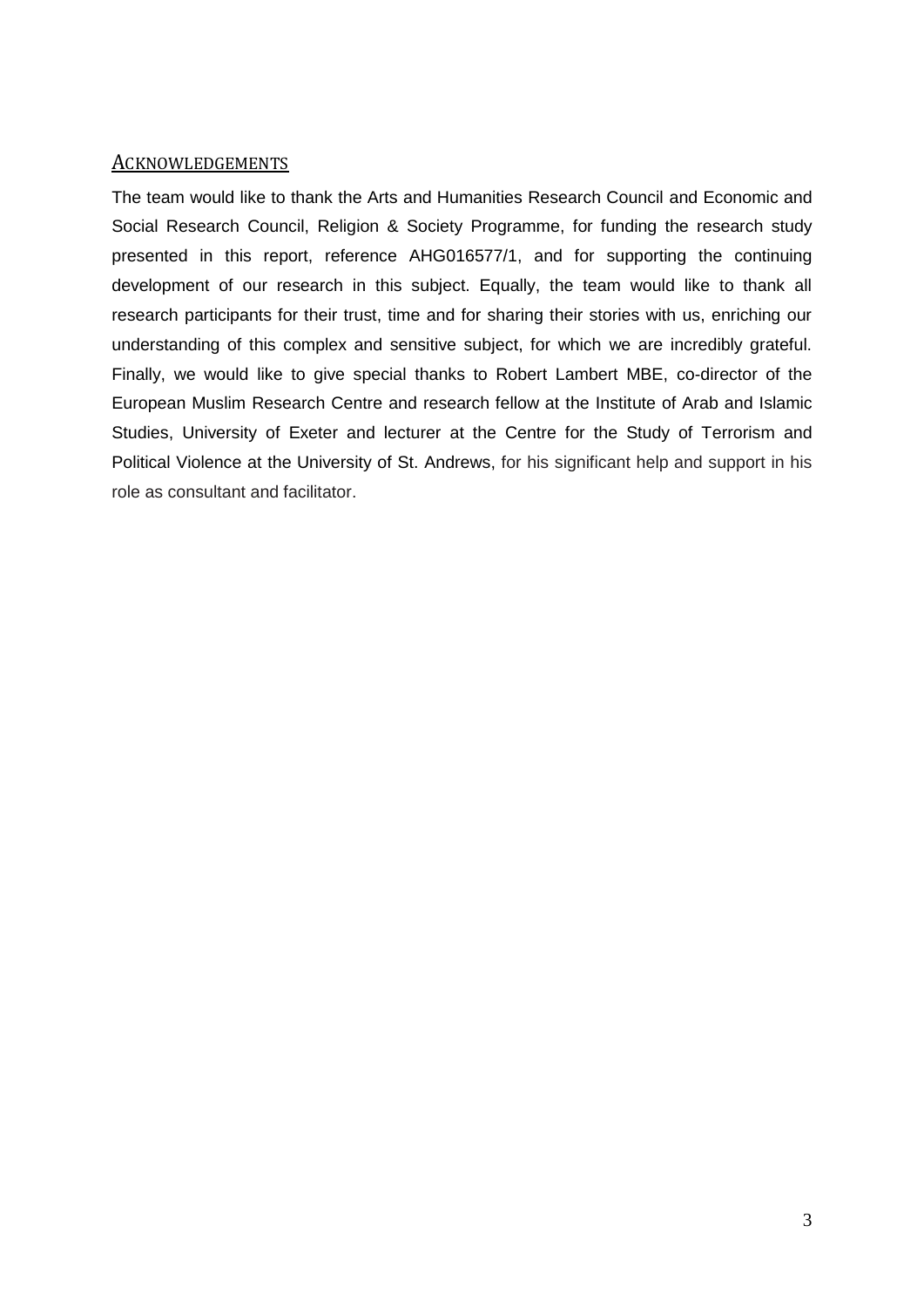## **CONTENTS**

| <b>Key Findings</b>                                                                                 | 5  |
|-----------------------------------------------------------------------------------------------------|----|
| Introduction                                                                                        | 9  |
| Is Police-Community Engagement Community-Focussed or Community-Targeted?                            | 10 |
| 'Community' - a contested, under-theorised, yet over-used term in relation to counter-<br>terrorism | 11 |
| Community-Focussed and Community Targeted Approaches to Counter-Terrorism                           | 12 |
| <b>Background Context to Police-Community Engagement and Counter-Terrorism:</b><br>a brief summary  | 14 |
| <b>Overt Policing Models and Counter-Terrorism</b>                                                  | 15 |
| Key Aspects of Police-Community Engagement                                                          | 17 |
| Radicalization - De-radicalization: concepts and practices                                          | 28 |
| Youth perspectives                                                                                  | 32 |
| <b>Conclusion</b>                                                                                   | 34 |
| <b>Bibliography</b>                                                                                 | 35 |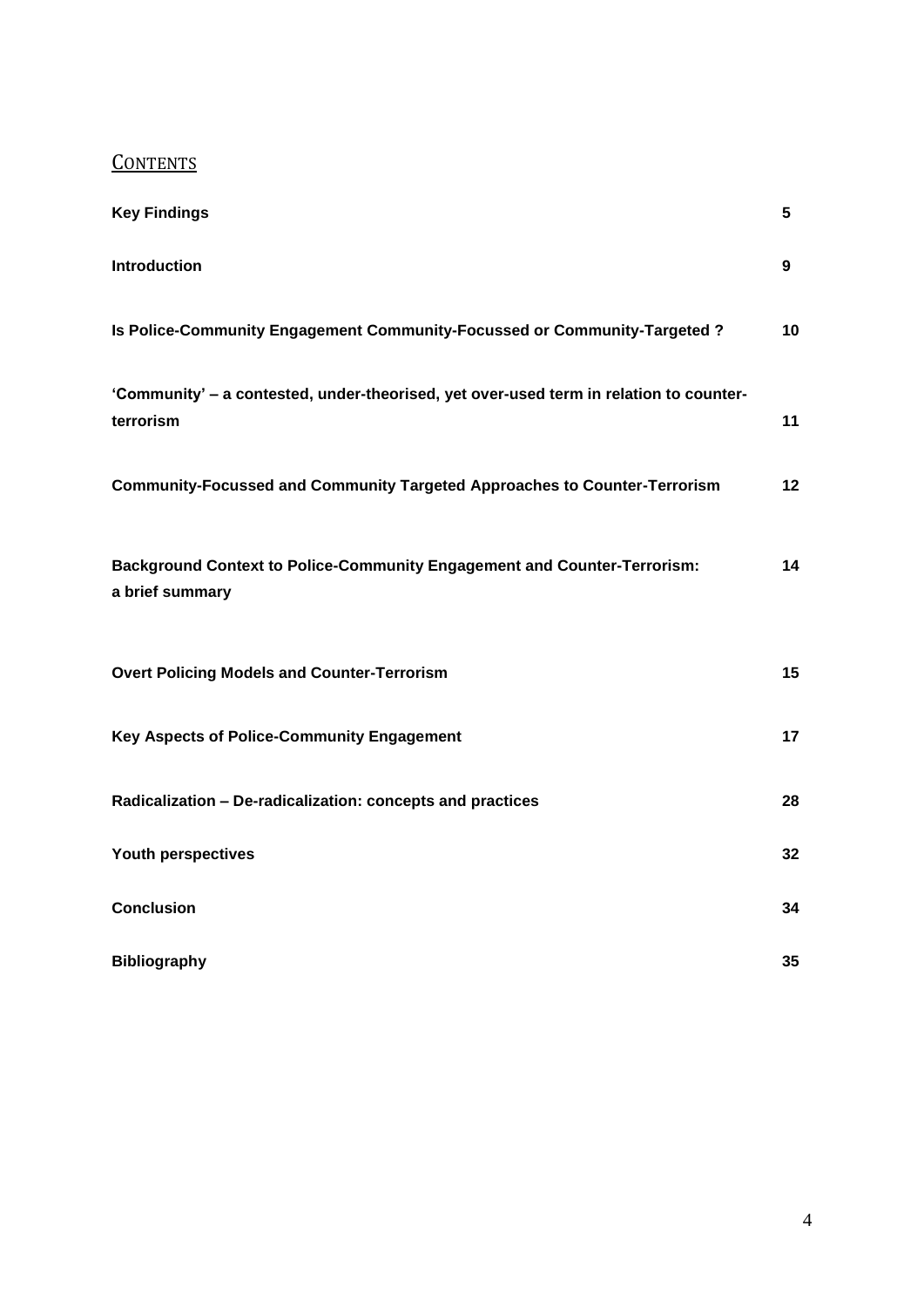### SUMMARY OF KEY FINDINGS

## **Overt and accountable policing**

- Counter-terrorism policing in the UK is undergoing a steep learning curve due to the introduction of overt community policing models. As a result, efforts need to be made to examine the extent to which policing efforts are community focussed and/or community-targeted.
- Accountability towards communities is increasingly a feature or indeed a challenge for policing: community focused, problem-oriented policing requires police to be responsive to citizens" demands, and as such, counter-terrorism police officers working with and within communities must also be accountable to them.
- Accountability is not only about being accessible and visible to communities, it is also about police officers being open about the fact they are counter-terrorism officers.
- A key aspect of this accountability is information-sharing, and currently police officers are grappling with what information to release to communities regarding terrorism and counter-terrorism related issues, how to go about sharing this and to whom this should be made available. They are attempting to change the secretive culture of traditional counter-terrorism policing to see how this can be made more visible and open.
- Overt counter-terrorism policing models can be used to gain valuable information from communities that may have, traditionally, been obtained through covert policing strategies. This highlights the real value of an open approach by police and highlights the importance of considering the balance and links between overt and covert approaches.

## **Police-community partnership**

 Our study highlights the importance of relationship building between police officers and community members. It is important to stress that this study suggests that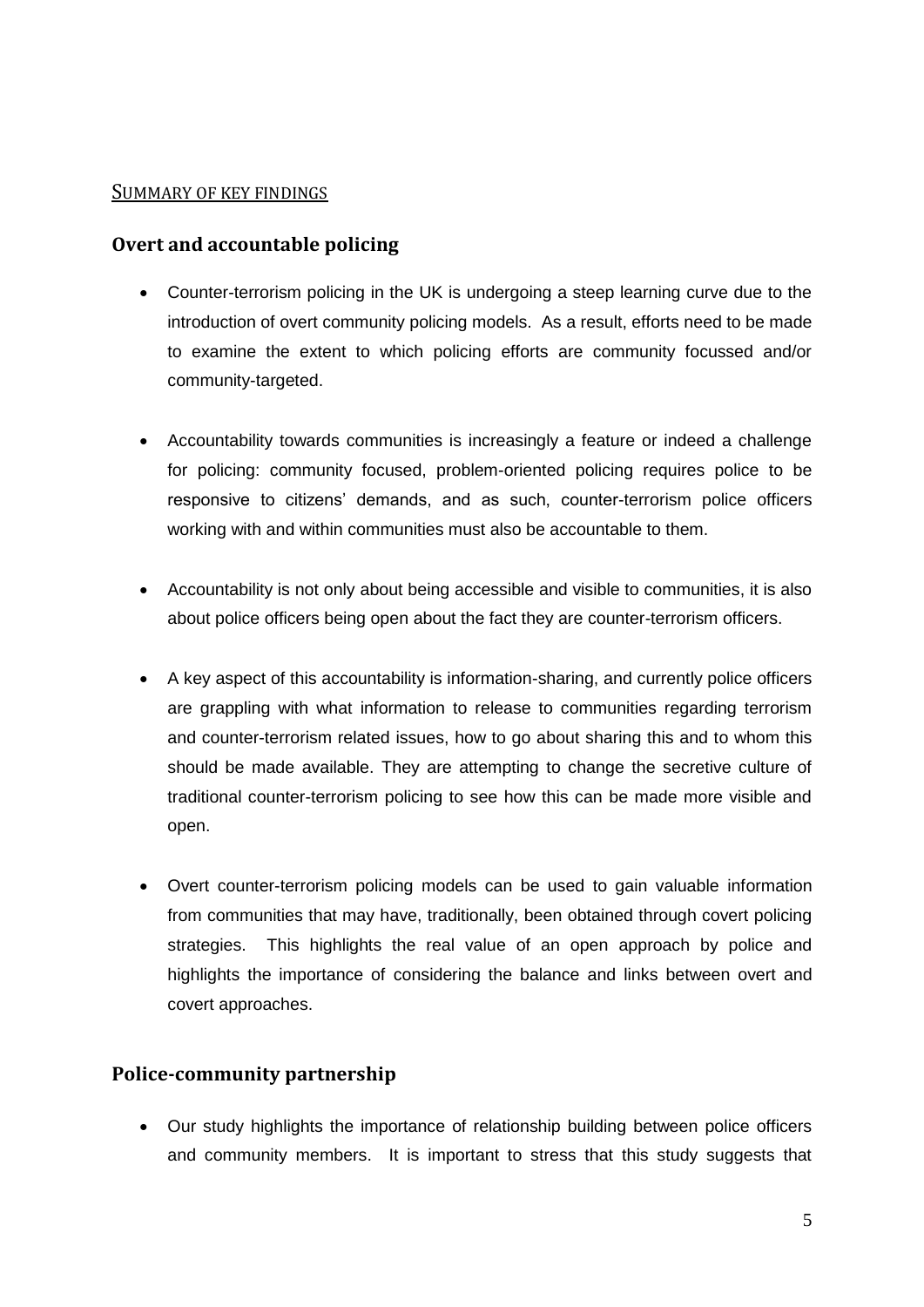relationship-building in a counter-terrorism context presents particular challenges, and therefore requires added sensitivity.

- Information-sharing is seen as a key way of building trust.
- In areas deemed at 'high risk' of violent extremism by the authorities or communities - it is likely that both overt and covert policing is taking place. This creates a tension and challenge for community members who may be engaging with overt police officers whilst also believing that they are the subject of covert observation and other operations.
- Given the sensitivities around counter-terrorism, it may be that police officers working overtly should be specially selected for their skills in engaging with communities. Additionally, police officers may need to consider that counter-terrorism is distinct from other areas of policing due to the historical legacy and wider socio-political context.
- Community members can play a crucial role in helping to risk-assess those individuals who have come to the attention of the police or other agencies for a perceived vulnerability to violent extremism, for there may be aspects to individuals" lives that only community members can witness, understand and evaluate.
- It is crucial that partnership is pursued as a goal in relation to intelligence/information sharing between communities and police and other agencies. There may be a danger that statutory agencies enter into relationships and agreements with community members that may prioritise the risk and other needs of those agencies rather than the risks and the needs of community members themselves.
- The need to acknowledge and address the risks to communities as well as state agencies highlights the fundamental connection between state and community securities.
- This study found multiple layers to risk. One key issue relates to the identification of risk: who decides whether a set of vulnerabilities constitutes risk of violent extremism and how this is managed. In a situation where risk is being assessed by different agencies, it is important to consider whose voice carries most weight and whether there is a danger that community voices are marginalised.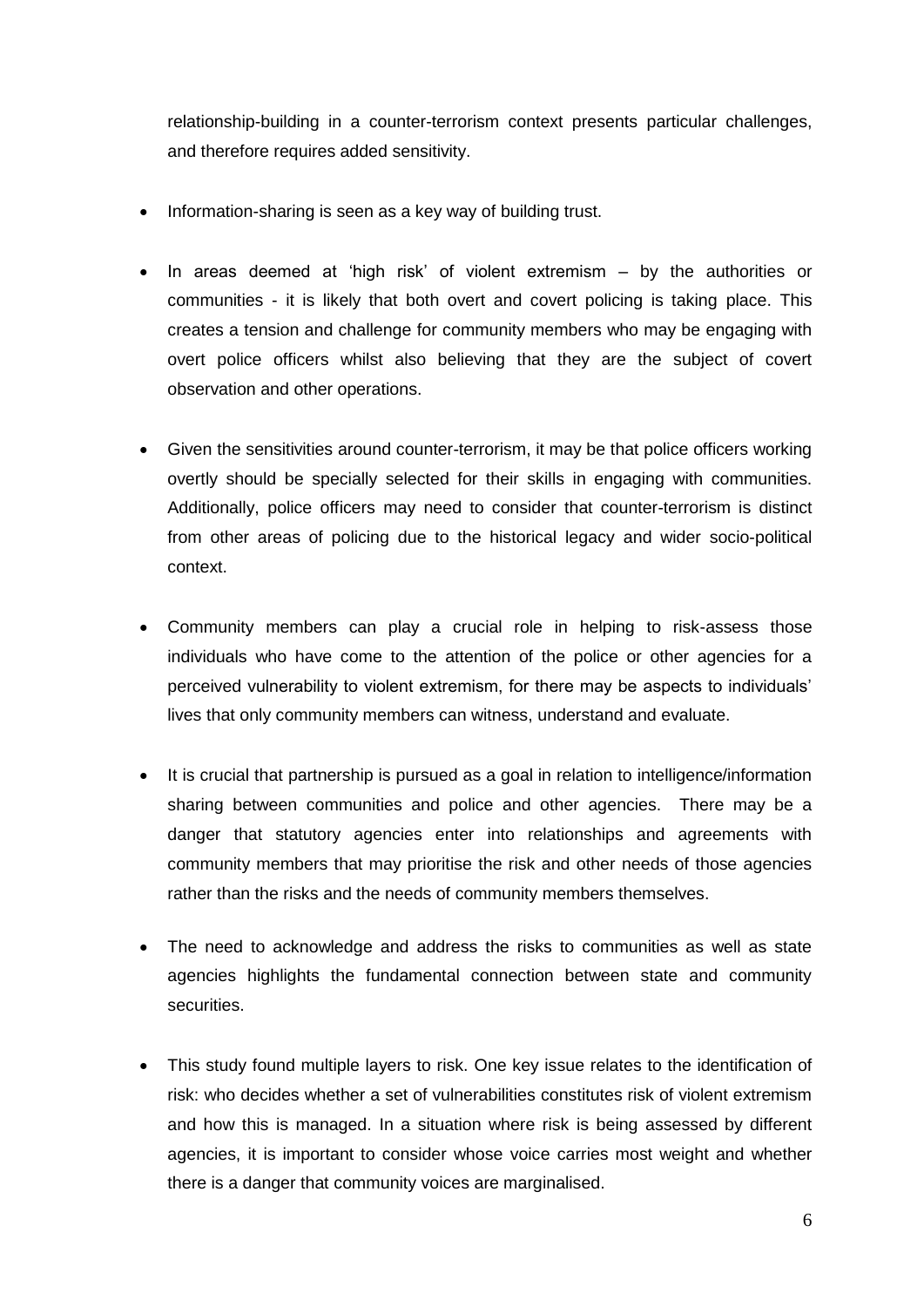- In relation to the notion of partnership and risk, the significance of equality, transparency and legitimate cooperation between partners increases in relation to cases that blur the boundary between prevent and pursue tactics.
- Distrust may, at times, be a good thing. For communities, distrust acts as a guard against unwitting participation in those covert operations where accountability may not necessarily be prioritized. It may be that a more realistic position is a balance between the trust required for engagement and partnership work and an element of caution and scrutiny.
- Trust can help to enable communities to begin to openly discuss any perceived vulnerabilities they may have in relation to violent extremism, an issue that carries with it much sensitivity.

## **Challenges: socio-political contexts**

- The question of sensitivity has often been raised in relation to the social and cultural dynamics of Muslim communities, however, this study suggests that it is not necessarily the cultural dynamics of Muslim communities but rather that counterterrorism presents wide-ranging challenges that are not necessarily as strongly present in other policing contexts.
- Part of this challenge relates to the ongoing politicisation of community engagement, particularly with regard to the theological and political standpoints of community organisations. There is a real danger that government discourse and related public debate may jeopardize the inclusion of key community experts, especially those identified by police officers as able to undertake hard-ended intervention work.
- Young people are acutely aware of the counter-terrorism agenda and related context: listening, including and addressing their issues as legitimate and significant is vital to the broader project of countering violent extremisms.

## **Innovations in countering terrorism**

 As a result of the introduction of overt models and police-community partnership, innovative approaches to countering violent extremism have developed. This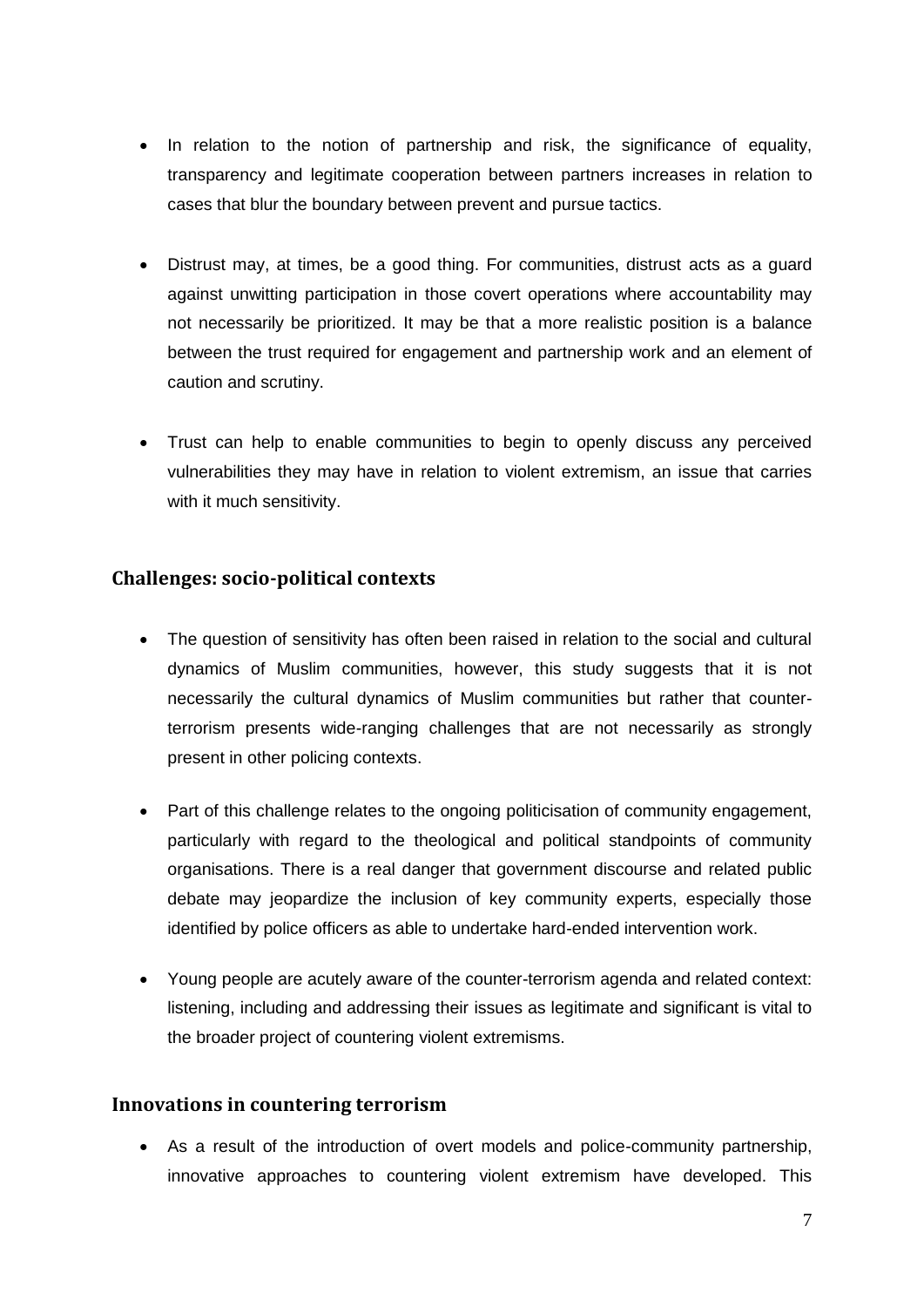includes preventative intervention work, mentoring and outreach with vulnerable individuals and groups.

- Community approaches to countering terrorism are continuing to develop with and without the support of state partners. However, the inclusion of grass-roots expertise through police partnerships has resulted in highly successful preventative interventions which highlight the value of state-citizen co-operation and respect.
- The role of specialist youth workers, able to tackle the multiple challenges facing vulnerable individuals, is key in such preventative approaches, which aim to avoid the escalation of counter-terrorism practices under the Pursue category.
- The frameworks for engaging young Muslim clients used by youth workers are inclusive of faith as belief and identity, and in many cases explicitly Islamic. Discussion and debate of theological concepts and practices are a key aspect of preventative work and intervention, including jihad. This challenges the appropriation and misinterpretation of religious tenets by Al Qaeda related ideologues and allows young people to understand, connect with and reclaim their faith.
- Preventative work with vulnerable young people in a counter-terrorism context carries risk by definition. However, it is the ability to take and manage risks that allows practitioners the space to deal with the complex and challenging issues relating to violent radicalization.
- Risk-averse state institutions, or opposition to community approaches due to ideological standpoints within government, inhibit the effectiveness of preventative work.
- Grass-roots led preventative approaches may therefore be significantly costeffective, financially and socially. Interventions and mentoring for example, rely on expertise, knowledge and relationship-building within a community setting. Not only does this minimize the impact of counter-terrorism on communities and those identified as vulnerable, the financial implications are much lower than the covert, police led operations necessary when an individual"s violent radicalization has been allowed to intensify.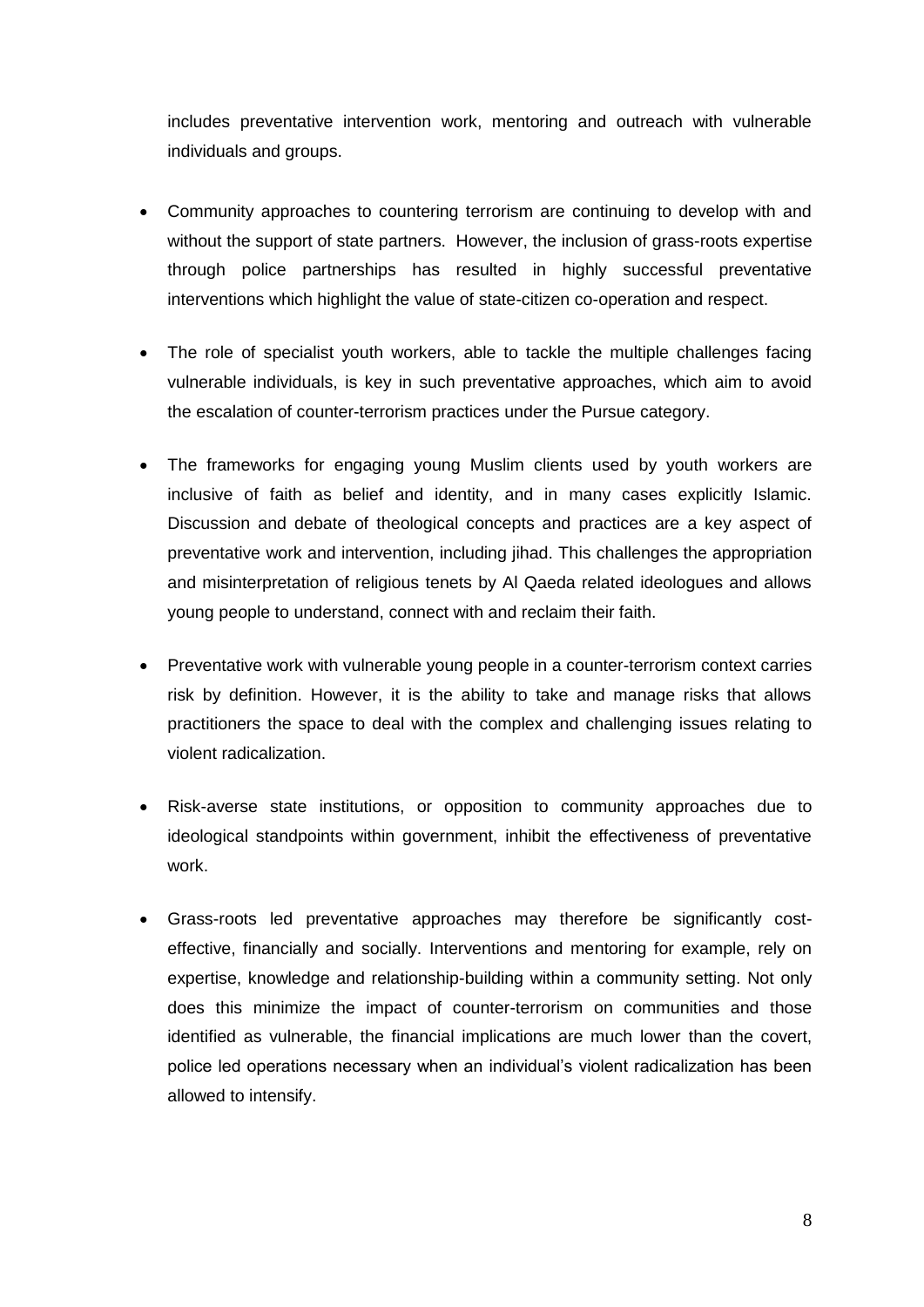## **Introduction**

This project builds on a previous study undertaken collaboratively by the same research team, which examined police-community engagement and partnership in relation to counterterrorism (Spalek, El-Awa & McDonald, 2009). The focus of the study being reported here is still very much upon police-community engagement and partnership in relation to counterterrorism, but with the added dimension of the inclusion of Muslim youth.

The study set out here is a small-scale but in-depth study with 62 individuals who are closely involved or affected by the counter-terrorism agenda and the development of engagement between community members and police. The methodology included semi-structured interviews with: One set of interviews (15 individuals, 8 in London and 7 in Birmingham) involved police officers, to ascertain how partnership approaches are being developed and what these partnership approaches involve. Another set of interviews were carried out with Muslim community groups involved in such partnership approaches (14 individuals, 9 in London and 5 in Birmingham). Another set of interviews (approximately 13 individuals, 6 in London and 7 in Birmingham) involved other stakeholders in partnership approaches involving police: local authority representatives, youth agency workers, policy makers. We also accessed Muslim youth from diverse backgrounds, individually interviewing 9 Muslim young people and holding two focus group discussions with 6 young people in each, one in Birmingham the other in London. The following set of questions was explored:

- What empirical evidence exists of partnership with youth in preventing violence ?
- How do police work with Muslim communities to prevent religio-political extremism amongst Muslim youth ? To what extent is such work characterised by partnership ?
- To what extent is trust an important element of partnership work ? How, in what ways, and to what extent, are police officers and Muslim community members involved in trust-building activities when engaging with each other ? How does this work when involving Muslim youth ?
- What are the components to trust within partnership work ?
- Within a multi-agency environment, how, in what ways, and to what extent, are police involved in partnerships with other agencies like local authorities and youth services when working towards preventing violent extremism ?
- To what extent do police-community initiatives contain elements of de-radicalisation work ? What are the components to de-radicalisation work ?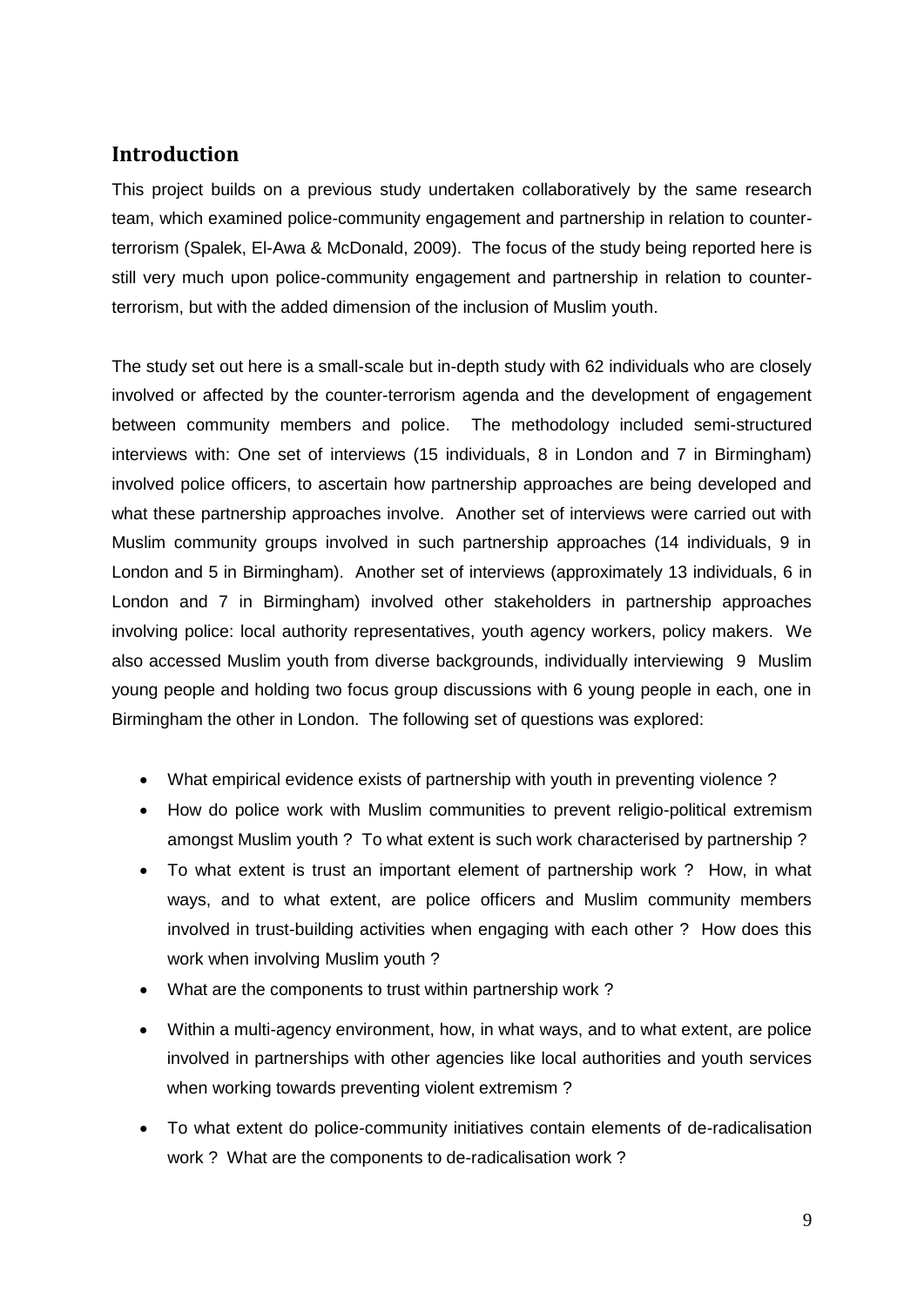• How do police-community initiatives link to wider policing and security structures? Do police-community initiatives include an element of gathering community intelligence ? In what ways is community intelligence shared between policecommunity partners, between police involved in partnership work and wider policing structures, and between police and the security services ?

The interview data was transcribed and thematically analysed.

## **A Model Contextualising Police-Community Engagement**

The key themes that have emerged from this study are that of accountability, relationshipbuilding, intelligence, partnership, risk and trust. These themes are all aspects of policecommunity engagement in relation to counter-terrorism. Importantly, these themes reveal deeper layers of complexity, because how these aspects to police-community engagement are operationalised by police and experienced by communities will determine the extent to which counter-terrorism approaches involving police and communities are communityfocussed and the extent to which they are community-targeted<sup>1</sup>. Community-focussed and community-targeted approaches are not exclusive, in that there is likely to be overlaps between community-focussed and targeted approaches. It is important for police and policy makers to assess where a programme of activities, or a particular initiative or a set of initiatives, lies along the continuum in order for policing, community and other bodies to be able to implement future policies and practices. It is important to stress that the key aspects of police-community engagement themselves require considerable research for they are complex and require greater theoretical and empirical understanding. For example, the notion of trust is problematic for there are likely to be different types of trust and it might be useful for future research to examine what kinds of trust exist between police officers and community members and the implications of this for counter-terrorism.

Our data also suggests that the broader, background context needs to be considered as this will influence police-community engagement and the extent to which this is communityfocussed or community-targeted. The background context consists of factors such as

1

 $1$  It is important to note that we have purposefully moved away from using the often utilised notion of community-based counter-terrorism because we argue that this is an over-used notion that fails to distinguish between community-based strategies that are targeted at communities and those community-based strategies that are focussed upon communities, and we argue that this distinction is fundamental to understanding counter-terrorism policy and practice.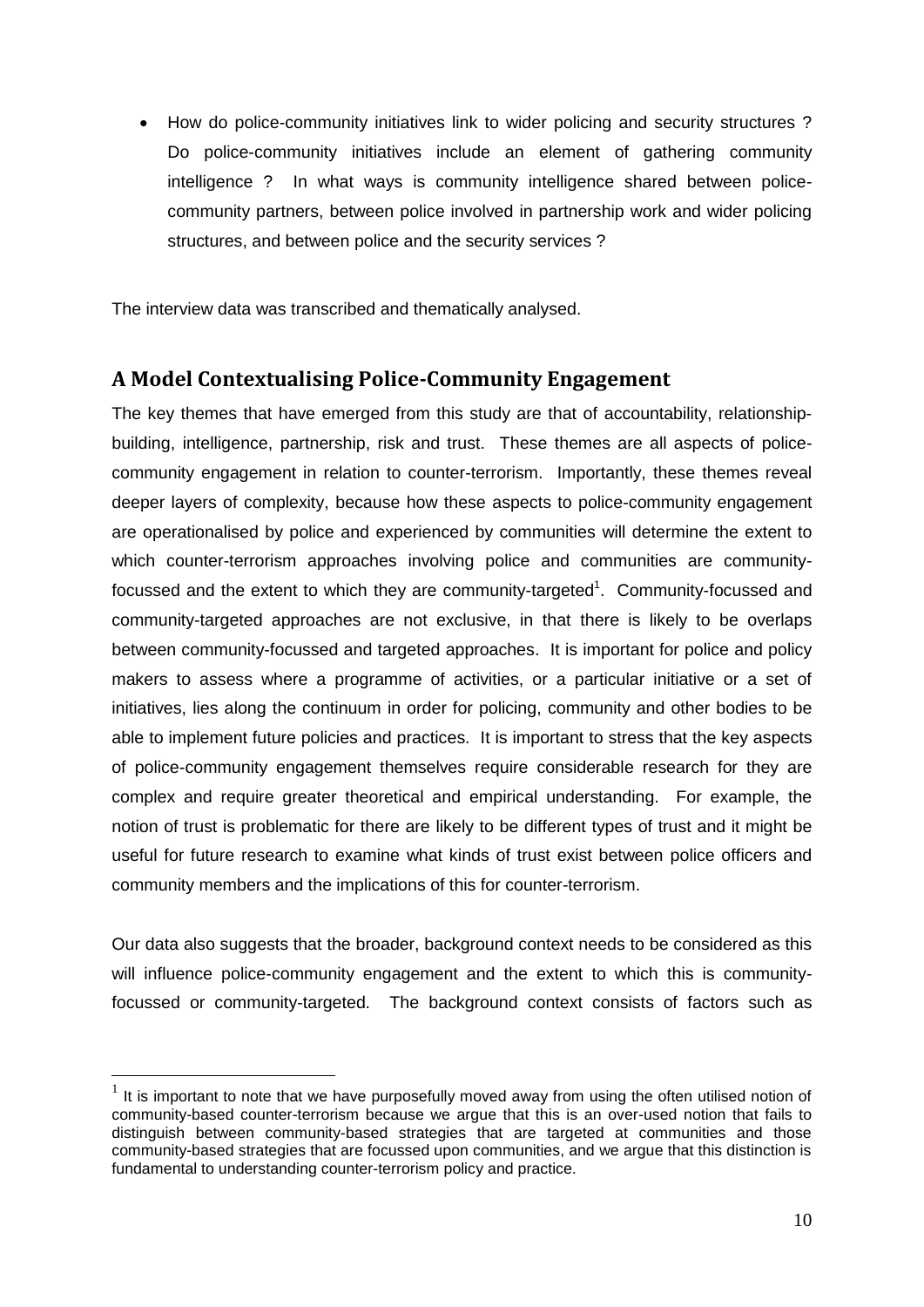historical and contemporary state-community relations, government counter-terrorism policy and legislation, crisis events and so forth. The model is presented as follows:

To what Extent is a Counter-Terrorism Initiative, or a Set of Initiatives, involving Police and Communities, Community-Focussed or Community-Targeted ?



## **'Community' – a contested, under-theorised, yet over-used term in relation to counter-terrorism**

The notion of "community" is problematic and highly contested. The term "community" can be a catch-all phrase used as a way of simplifying, merging and combining complex social identities and groupings for the purposes of policy development and implementation. Furthermore, although the term "community" gives the outward impression of neutrality, the ways in which the term tends to be used and operationalised suggests that it is loaded with assumptions about the kinds of social identities that are included, as well as fostered, for the purposes of community participation, engagement and scrutiny of performance.

Although the notion of community is problematic, and can only partially ever be understood in relation to micro and macro level fluctuations in relation to wide-ranging factors like history, politics, geography, religion, culture and so forth, it is important to stress that communities constitute sites at which the social world is experienced, acted upon and understood, even though these sites may be temporary, in constant flux, and underpinned by power relations. Many communities might be thought of being both locally and geographically specific, as well as consisting of connections between individuals across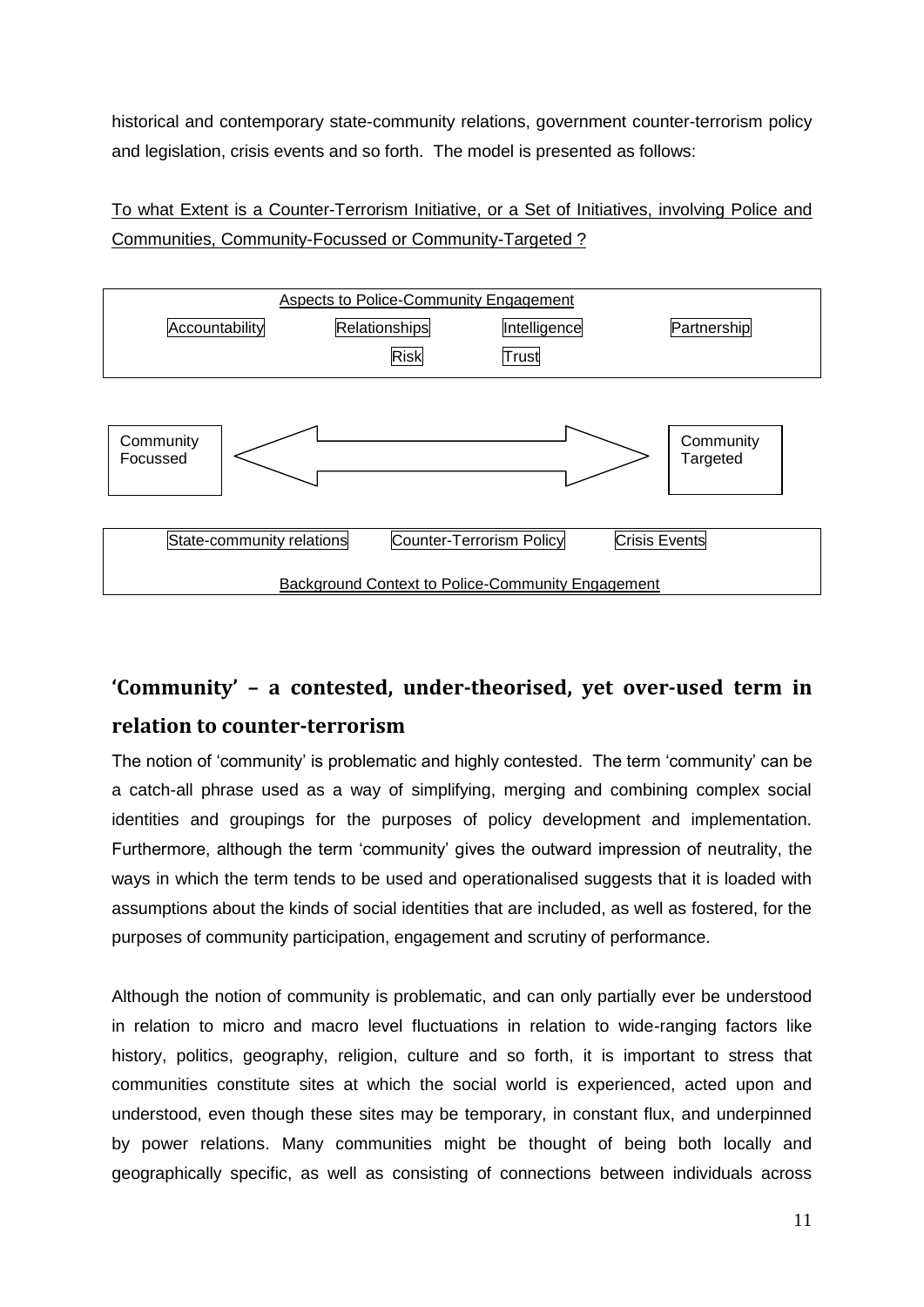wider spaces in relation to factors like ethnicity, culture, politics and so on. Some communities have been conceptualised as consisting of "diasporas", which are both local and global in character, with the development of new technologies having enabled dispersed populations to interact and link together important parts of their social and cultural lives (Gilroy, 2002). In diasporas individual members gain a sense of belonging, devising narratives about themselves and their origins, about how they are linked to broader global religions, nationalities and/or ethnicities as well as to localities that are "simultaneously home and a place of exile" (Rew and Campbell, 1999: 167).

Community might be thought of as a space of belonging, as consisting of shared meanings, comprised of one or more of a combination of geographical, imaginative, emotional, political, and other, ties (Lash, 1994; Kennedy & Roudemetof, 2004). Community might be thought of as a space undergoing constant transformation, as an organic process that matters as a site for social policy because it directly influences wide-ranging social issues, whilst also being shaped by these. Perhaps surprisingly, community as a concept has often been omitted from analyses of terrorism and counter-terrorism, despite the considerable focus upon identity. And yet community might be thought of as the space within which identities reside and operate, as a space that influences and is influenced by identities, the space where individual and group collective identities are expressed and contested.

## **Community-Focussed and Community Targeted Approaches to Counter-Terrorism**

The mantra that "communities can defeat terrorism" has generated much controversy and debate. The findings of this study suggest that there are differing perspectives between wide-ranging state and non-state actors in relation to communities and counter-terrorism, specifically in relation to community-focussed vis-a-vis community targeted philosophies and approaches. We conceptualise this as a continuum, on one side an initiative or programme of police-community engagement being comprised totally of a community-focussed approach, the other side of the continuum comprising of a wholly community-targeted approach. Of course, in reality initiatives and programmes lie along this continuum and contain a mixture of both community-focussed and community-targeted approaches, but it is important for police officers, policing authorities, communities and policy makers to know where the balance approximately lies.

A community-focussed approach might be conceptualised as characterised by community consent and participation in the governance of the various strategies and approaches that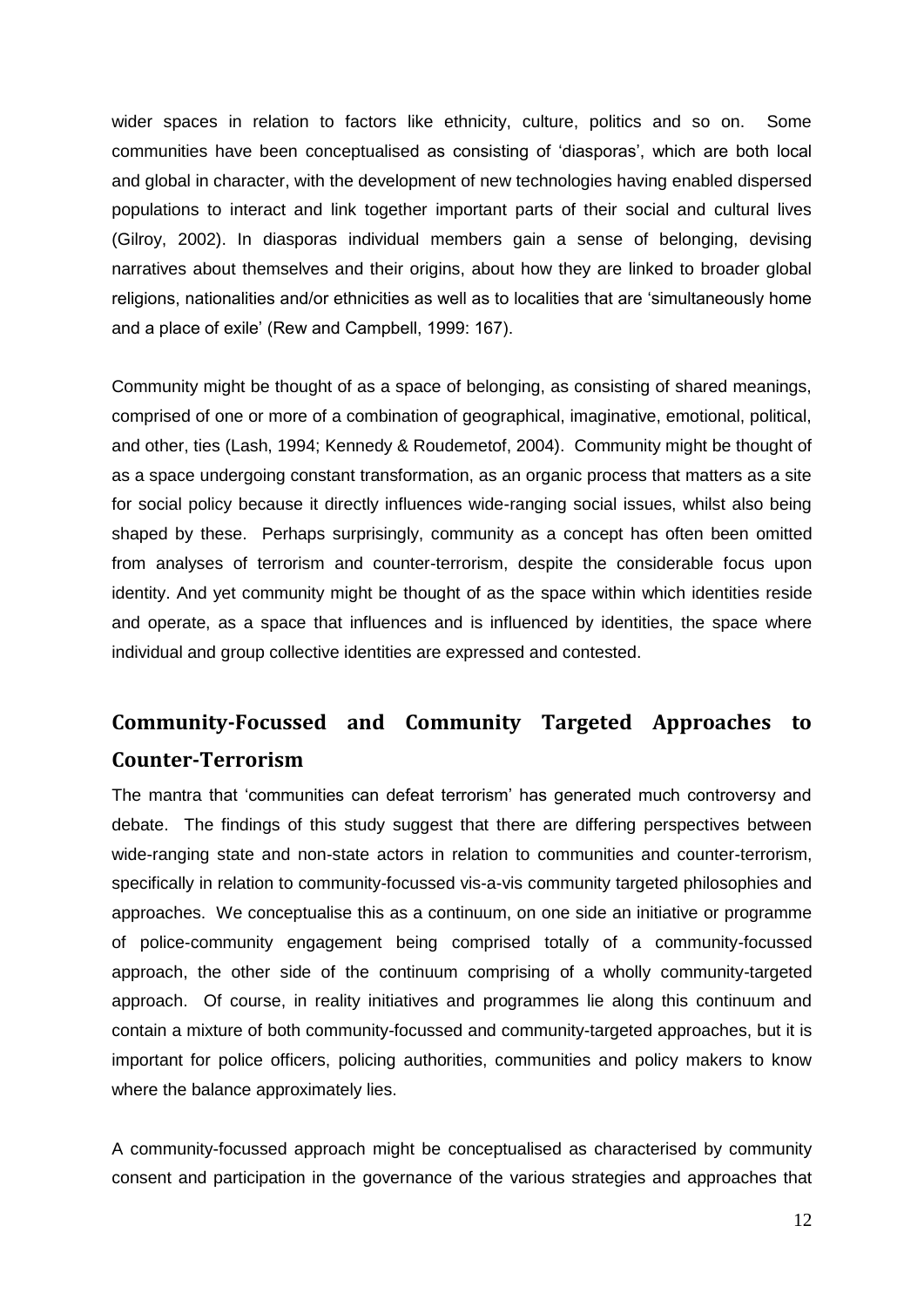are applied. A community-focussed approach is also likely to score highly on the following common features of police-community engagement: trust, partnership, bottom-up approaches, empowerment and overt forms of counter-terrorism policing. A communitytargeted approach, on the other hand, might be conceptualised as characterised by a lack of community consent and participation in the governance of the various strategies and approaches that are applied. A community-targeted approach is likely to score highly on the following common features of police-community engagement: top-down, state-led approaches, covert policing models, police-community tensions, and to score lower on the following common features: trust, partnership, bottom-up approaches, legitimacy, empowerment, accountability and overt forms of counter-terrorism policing. The extent to which features such as power, accountability, legitimacy, intelligence, pre-crime strategies, risk and multi-agency approaches are community-focussed or community-targeted depends on how these features are conceptualised and operationalised. For example, the notion of accountability raises the question of accountable to whom ? A community-focussed approach perhaps would score more highly on community accountability but less highly on accountability to those who are keen to develop community-targeted approaches.

The distinction between community-focussed and community-targeted approaches is helpful in that this allows us to go beyond the rather simplistic binary that is often portrayed in research literature in relation to "top-down" and "bottom-up" approaches to counter-terrorism. This is because top-down approaches, whilst predominantly and traditionally being community-targeted, might, with appropriate community consent, be community-focussed. Thus, tactics such as stop and search and the use of surveillance technology can be community-focussed where community consultation has taken place, where there are partnerships between security practitioners and community members and where trust has been developed. At the same time, "bottom-up" approaches can be community-targeted rather than community-focussed where community participation is not based on real partnerships but rather is used to instigate state-led agendas. For example, the use of informants draws upon the skills and networks of community members, however, these often operate in secrecy with there being no wider community consent or involvement in the governance of these strategies. At the same time, "top-down" approaches to counterterrorism can draw upon communities as part of a strategy of counter-subversion, where counter-subversion involves strategies which aim to target and stigmatise those groupings deemed subversives in the same way that terrorists would be targeted. This can potentially add to intra and inter community tensions.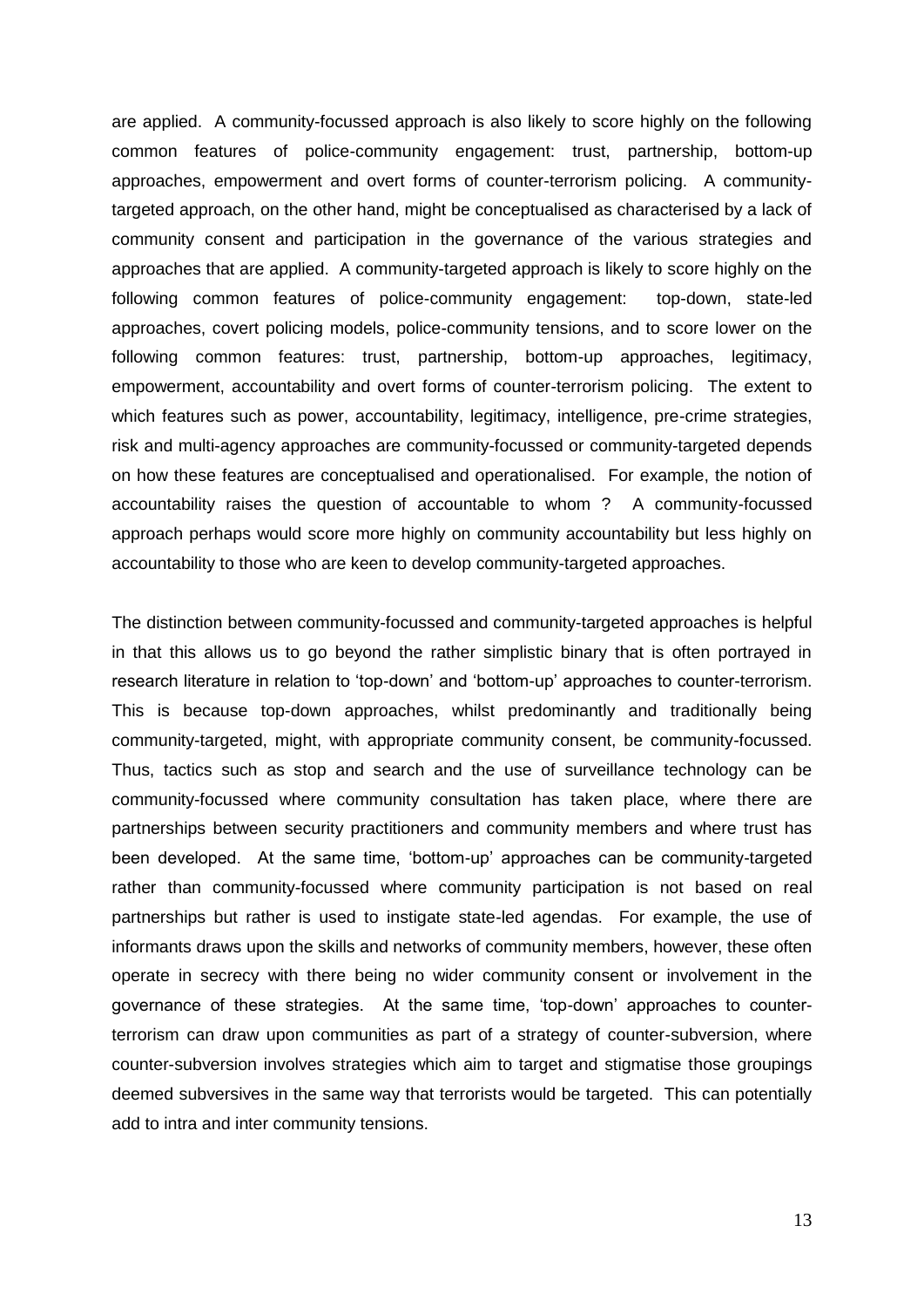## **Some Background Context to Police-Community Engagement and Counter-Terrorism: a brief summary**

The broader context to police-community engagement in relation to counter-terrorism is extremely important. One aspect of this is state-community relations. Counter-terrorism is an arena dominated by state-driven agendas and so it is reasonable to suggest that policecommunity engagement will be influenced and affected by state-community relations, with both historical and contemporary dynamics being key. "New terrorism" discourse, the "war on terror", Islamophobia, these are some of the aspects to state-community relations in relation to police engagement with Muslim communities. At the same time, other background influences include public opinion; the media portrayal of terrorism and of communities, counter-terrorism policies and legislation; crisis and other events taking place internationally, nationally and locally; also what state and non-state actors are involved in engagement and what the aims of engagement are perceived to be by different actors. It is of particular interest to note that within security policies and strategies tackling Al Qaeda (AQ) linked terrorism in the UK there are significant tensions between approaches that emphasise community cohesion, and those that emphasise liberal freedoms associated with liberal democracy. The former can problematise Muslim identities as a whole, for Islamic ideology here is portrayed as dangerous and in conflict with "western values" (Jackson, 2005) and so Muslims are viewed as not integrating with wider British society. At the same time, particular political, religious and ethnic identities associated with being a Muslim and with a perceived increased risk of committing acts of violence are securitised, and so are responded to by the state above and beyond established rules and frameworks that exist within what might be termed 'normal politics', that might be viewed as comprising of countersubversion. Approaches that emphasise liberal freedoms, on the other hand, seek not to problematise or securitise particular identities, but rather, they seek to enable individuals to draw upon the liberal freedoms associated with liberal democracy so that a wider range of actions are considered legitimate, so that individuals don"t see violence anymore as a means to pursue their aims. This work includes wide-ranging activities like encouraging political participation from within Muslim communities, enhancing education about Islam among Muslims themselves, and supporting social and political activism. This work also seeks to draw upon individuals formerly and/or currently practising "securitised identities" as mentors in order to attempt to rehabilitate those deemed at risk of committing acts of violence, so that they are no longer at risk from pursuing violent action.

Interestingly, law enforcement agencies and strategies are involved in both approaches to security. With respect to approaches that emphasise community cohesion, the role of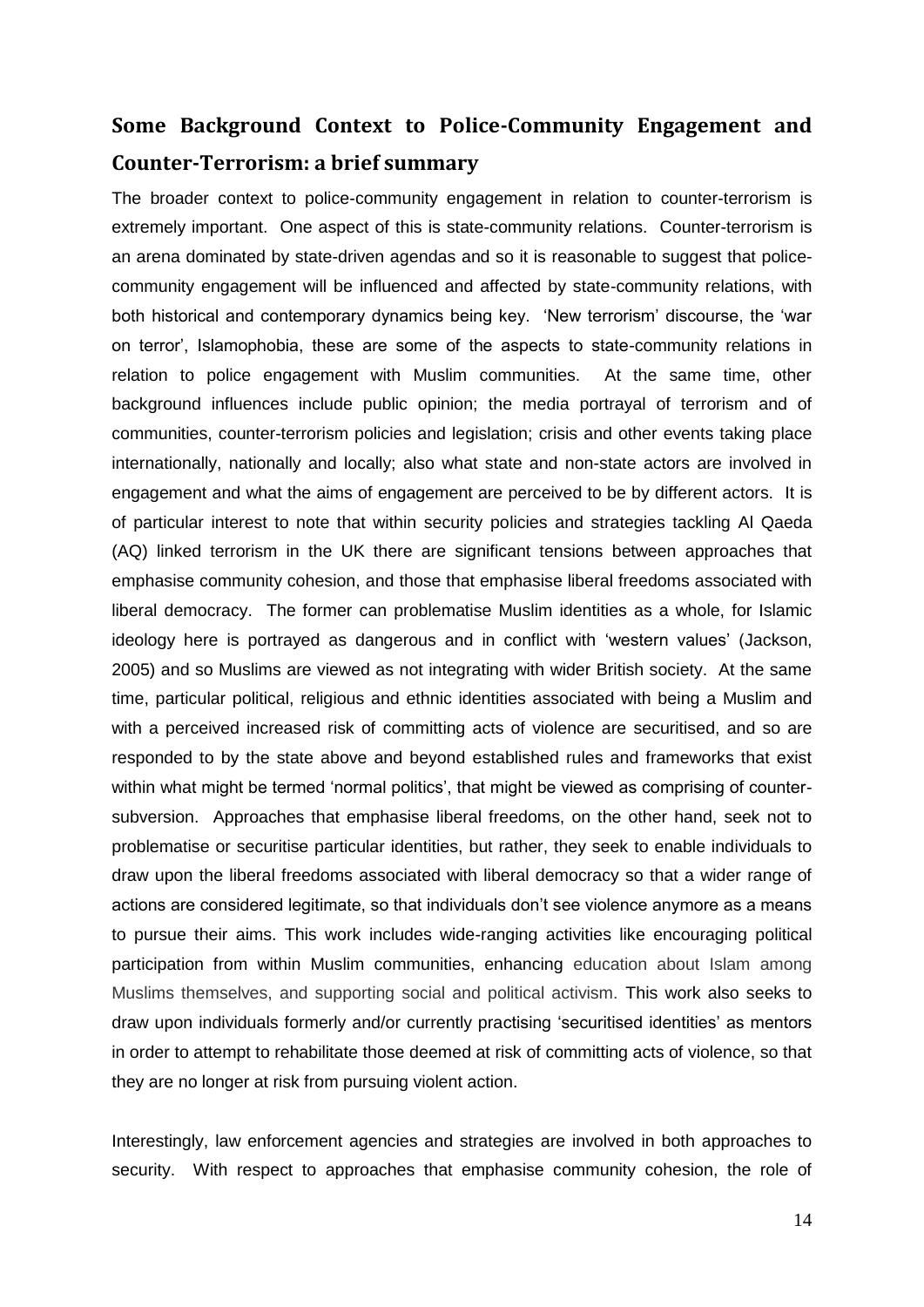community policing within counter-terrorism has become more prominant since the July  $7<sup>th</sup>$ 2005 bombings, under the Prevent strand of the UK"s main counter-terrorism strategy. It has been argued that local policing, through the model of neighbourhood policing, can reduce insecurity and promote reassurance through a "hearts and minds" strategy, designed to purposively impact upon peoples" beliefs and attitudes, so that they are less inclined to support (tacitly or explicitly) either the means or ends of those groups espousing the use of violence; and also through an "eyes and ears" strategy – intended to persuade people to function as intelligence assets for the authorities (Innes et al. 2007: 13). Thus, neighbourhood police officers are expected not only to respond to ordinary, everyday, crimes but they are also expected to take an interest in the ideologies circulating within communities, particularly where those ideologies endorse violence. At the same time, police and the security services are also engaged in securitisation strategies involving surveillance, stop and search and the use of informants. With respect to approaches that emphasise liberal freedoms, some police officers and policing units are involved in partnership approaches with those community members who mentor and work with individuals deemed 'at risk' of committing acts of violence, and the identities of these community members are not problematised or securitised by these police officers and units. This may also involve mentoring schemes and multi-agency partnerships involving not only the police but other statutory agencies like probation or housing. It is important to examine the tensions and overlaps between these different styles of law enforcement approaches as part of a wider exploration of the complex refashioning of identity and affiliation within the 'new age of terror' in relation to sovereignty, "extreme" identities, counter-subversion and counter-terrorism. Whilst there is limited space to discuss these issues in any detail here, we can draw attention to our previous publications which do discuss some of these issues in more detail in relation to police-community engagement and counter-terrorism (see Spalek, El-Awa & McDonald, 2009; Spalek & McDonald, 2010; Spalek, 2010).

## **Overt Policing Models and Counter-Terrorism**

Since the introduction of the Prevent strategy, counter-terrorism policing has increasingly drawn upon overt models of engagement with communities. These models are varied, but it is probably fair to say that the most widespread model of overt counter-terrorism policing in the UK is one linked to the neighbourhood policing model. Under this model, police officers include within their remit a focus upon preventing violent extremism, and so alongside their everyday work in relation to preventing ordinary crime there is a focus also upon countering terrorism. The foundational basis of this model has been the work of Professor Innes, who has argued that in responding to individuals" routine security concerns around issues such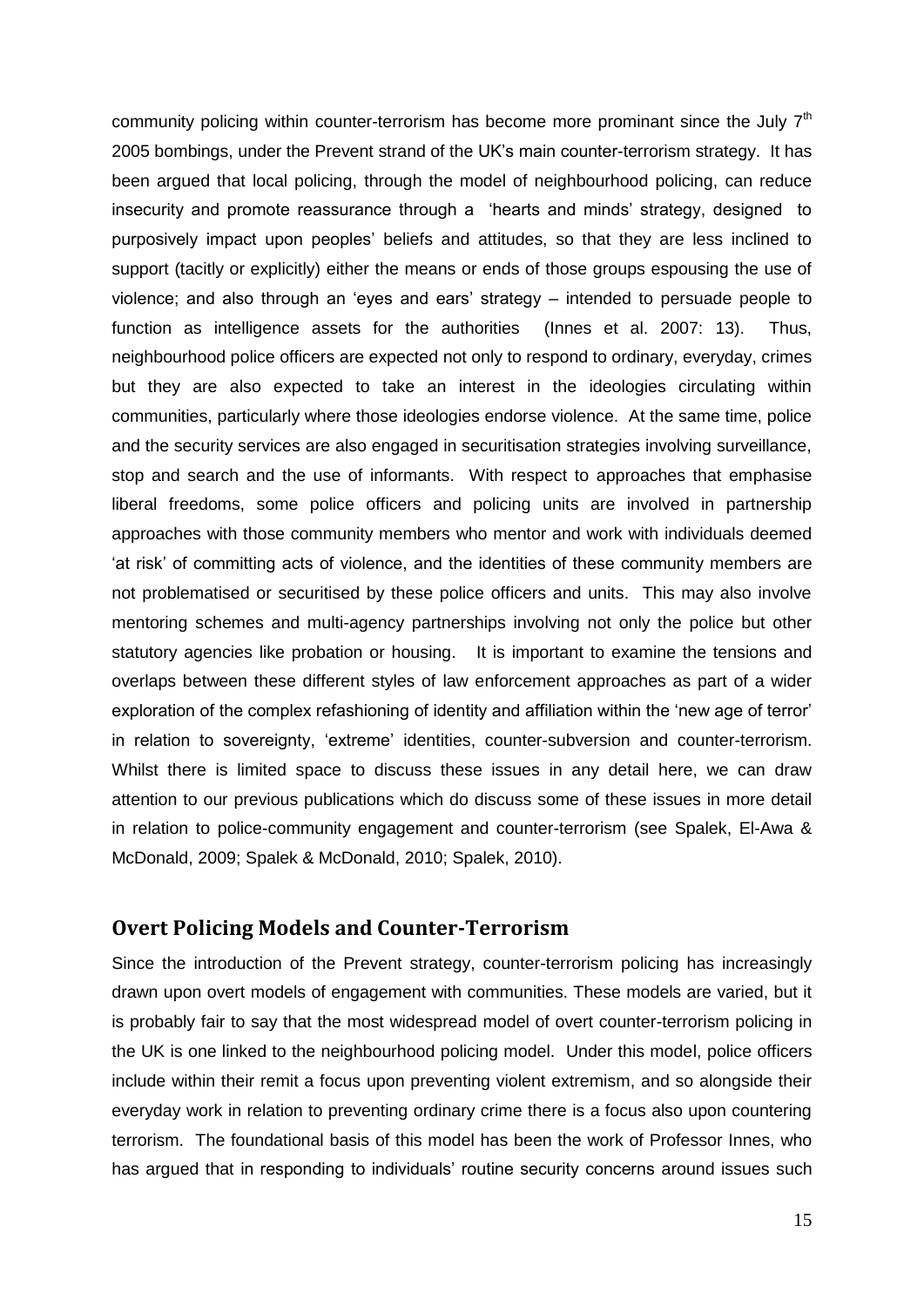as anti-social behaviour or crime police officers will be more likely to persuade community members of the benefits of assisting them in relation to counter-terrorism (Innes: 2006).

A slight variation of the above model of overt counter-terrorism policing that we evidenced during our research is that of overt counter-terrorism officers who largely operate in uniform and who are based in neighbourhood police stations, and who are called Security and Partnership Officers. Nonetheless, when deemed inappropriate to wear uniform (for example, when community members may tell these police officers their presence in uniform is not welcome) these police officers will wear civilian clothes (see report by Silk, 2009). Within this model, police officers tell community members that they are counter-terrorism police officers. We also interviewed police officers and community members working for and with the Muslim Contact Unit (MCU), a counter-terrorism unit that has developed perhaps a unique model of partnership of engagement with key members of those communities that are encountering issues with violent extremism. The MCU differs from the more generic neighbourhood policing model in that partnership with communities is actively pursued, where 'partnership' might be defined as involving equality, transparency and legitimate cooperation between partners, which may involve participants with different interests forming a partnership to carry out work that they collectively decide to do (Spalek, El-Awa & McDonald, 2009).

The findings of our study comprise an interesting mix of interviews from police officers working within the Prevent strand of the government's main counter-terrorism strategy CONTEST 2. Some of these interviews were conducted with neighbourhood Prevent police officers in London, whose remit it has been to help introduce the Prevent strategy into local neighbourhood policing teams. Other interviews were taken with Security and Partnership Officers (SPOs), who are open counter-terrorism officers working within neighbourhoods of Birmingham, who are, it seems, operating a slight variation from the model we found operating in London. The MCU, on the other hand, is a small, specialist, unit largely operating in London. Therefore, the analysis of our data presents particular challenges, for at times the data raises issues that are perhaps more specific to the work of Prevent officers and neighbourhood policing in London, at times the data raises issues that are more relevant to the work of SPOs in Birmingham, and at times the data is clearly relevant to the work of the MCU. Rather than arranging the data around these policing models, we have decided to arrange the data according to key issues that arose from the data, and these issues are perhaps relevant, to lesser or greater degrees, to all models of overt counter-terrorism policing.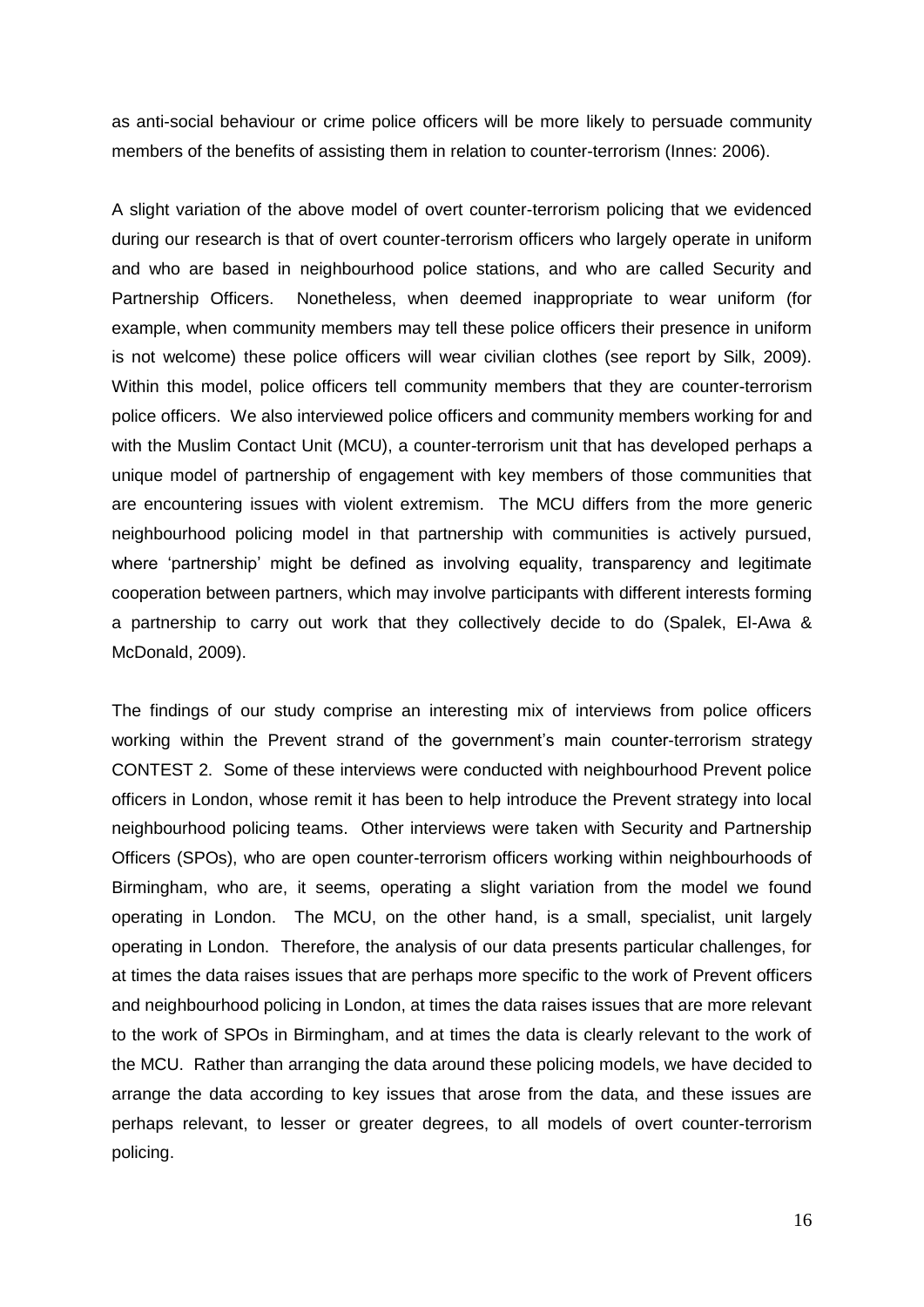## **Key Aspects of Police-Community Engagement**

#### *Accountability*

Accountability is a complex, if key, feature of police-community engagement in relation to counter-terrorism. Traditionally, policing models in relation to counter-terrorism have been driven by maintaining and trying to ensure nation state security rather than the security of particular communities. As a result, police officers working within the counterterrorism arena have traditionally been accountable to their superiors, the security services and government officials. The wider context to this approach is that counterterrorism has relied on the analysis of domestic and friendly foreign government intelligence information rather than the engagement of communities and the development of partnerships between communities and local law enforcement agencies. However, recently in the UK, alongside other international contexts, community policing models have been introduced into counter-terrorism. This has significant implications for issues of accountability, for according to Skogan and Hartnett (1997: 5) community policing comprises of:

> Community policing ...assumes a commitment to broadly focused, problemoriented policing and requires that police be responsive to citizens" demands when they decide what local problems are and set their priorities.

Policing is thus undergoing a significant learning curve due to the introduction of community policing models within the counter-terrorism arena. Accountability towards communities is increasingly a feature or indeed a problematic of initiatives, for if community policing is to involve problem-oriented policing that requires police to be responsive to citizens" demands then if police officers are working within areas that are deemed at high risk of vulnerability to terrorism they will need to be accountable to the communities that reside in those areas. A key finding of this study is that accountability is about being accessible and visible to communities, it is also about police officers being open about the fact they are counter-terrorism officers. For example, one police officer that we interviewed argued that:

> *The one thing I really hang my hat on is the visibility, accessibility and accountability face to face with local communities, in the context of your role as a counter terrorism unit officer working in the Prevent department. There's no half way house there, you're totally upfront, candid and open.*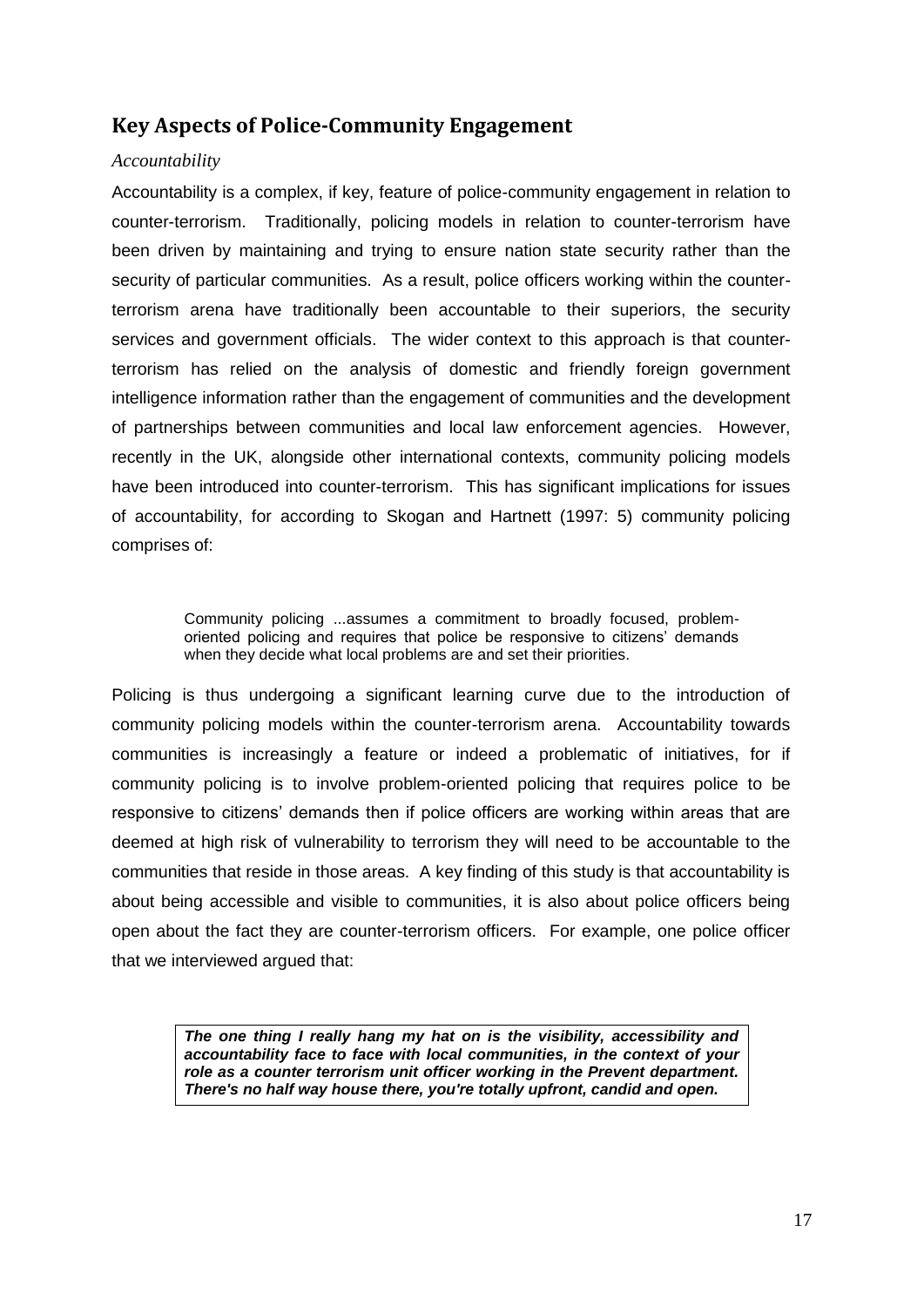However, accountability is not without difficulties. Accountability can involve some challenging interactions between police officers and community members. Within the counter-terrorism arena, an arena that has been dominated by secrecy, police officers are now having to meet with community members and provide forums through which vital exchanges can take place, even if those exchanges are, at times, quite tense. A key aspect to accountability is information-sharing, and currently police officers are grappling with what information to release to communities regarding terrorism and counter-terrorism related issues, how to go about sharing this and to whom this should be made available. They are attempting to change the secretive culture of traditional counter-terrorism policing to see how this can be made more visible and open. Moreover, informationsharing is seen as a key way of building trust, for through openness it can be possible to dispel rumours regarding police operations as well as challenging media stereotyping, as the following quotation illustrates:

> *I remember ringing on the same day all our contacts telling them that an arrest had taken place. So I said to him, 'I told you about that for you to spread the word. So they've got facts. And when you talk about media and you say media portrays Muslims in a bad light, before the media can actually send out about it, you knew before it was printed in the newspapers. So you go out and tell people the truth and what it is, why we arrested somebody. Not we're beating him up or anything like that, because we haven't.'*

Interestingly, our study has found that information-sharing can also be the responsibility of communities. It may be, for example, that stories of negative events are focussed upon by community members to the detriment of those positive encounters that take place between community members and the police. This is particularly salient for young people, who often bear the brunt of "hard" policing tactics:

> *I went to a workshop with some Somalis recently you know, and they were talking about their experiences of stop and search, and the one guy said 'I've been stopped…' oh he was told how he was roughed up and thrown against the wall and he thought it was really outrageous, and he said 'but wary of where I live and the crime and what have you and of course we go round in a gang' he says 'we get stopped all the time', he said 'I've been stopped about a dozen times', and I said what happened in those dozen times you've been stopped? He said 'well you know, the police officers were very nice, they explained what they were doing, they're very polite. Thanked me for my time and sent me on my way and you know, there wasn't an issue', but I said 'you got roughed up and pushed against the wall?' I said 'how many times, how many people have you told that story to about when you got roughed up by that one bloke?', 'oh everybody, I tell them all', 'and how many times have you told the story about the 12 other*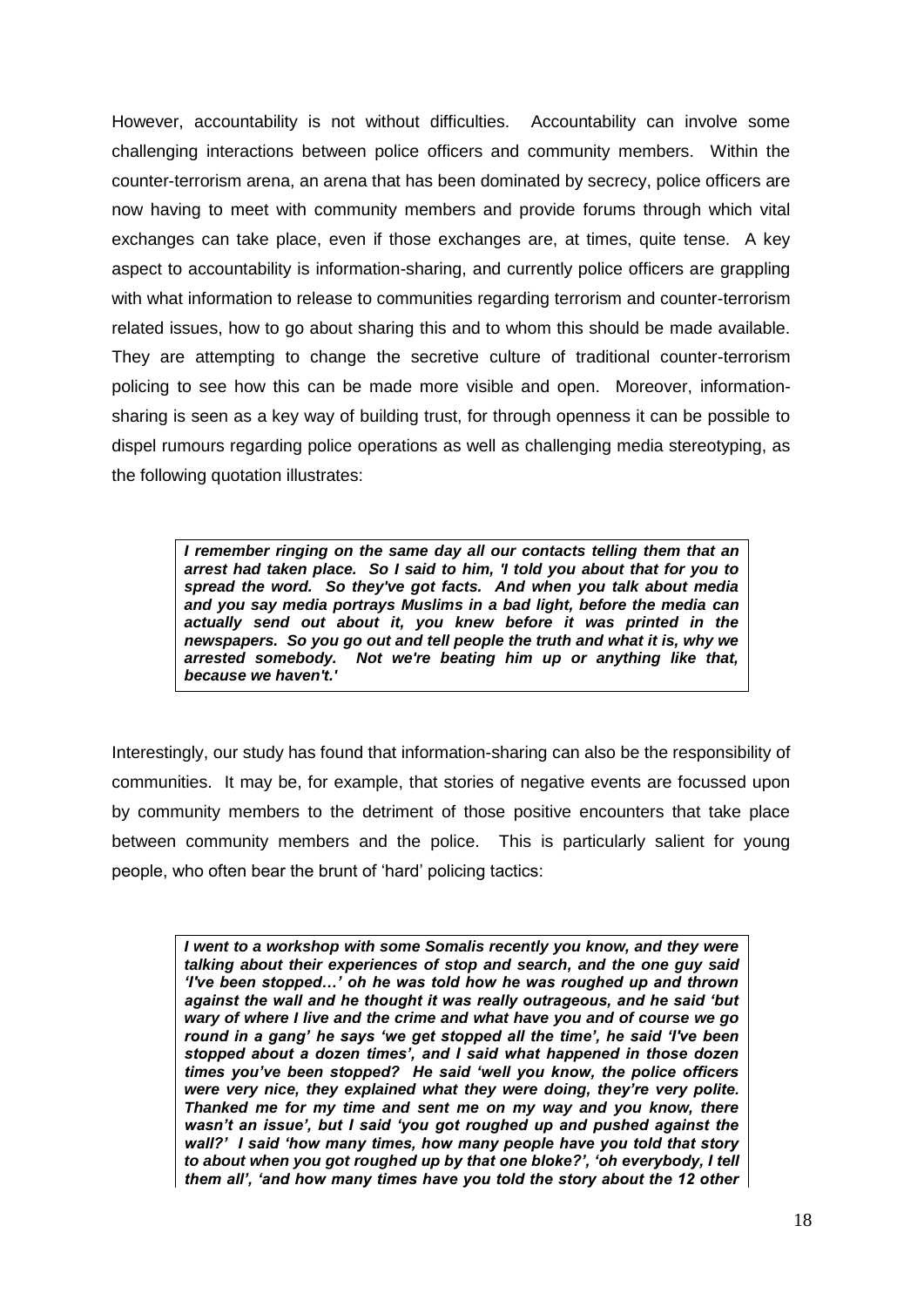*occasions where the police were really nice', 'oh no, I haven't bothered', so of course that goes round like wildfire then, 'oh you're all a bunch of bloody Gestapo, you get thrown up against the wall', well actually you know probably 99%, 90% of the time it's a pleasant confrontation, but probably a necessary confrontation, and everything's fine.*

#### *Relationship-building*

Reflecting previous research in relation to overt models of counter-terrorism policing (Silk, 2009; Spalek et al. 2009), a key finding of this study was the importance of relationship building between police officers and community members. In relation to the generic model of neighbourhood policing being used for counter-terrorism, our study identified some excellent examples of police-community engagement in relation to building relationships and communication between police officers and community members. For instance, one case was highlighted how racial incidents against members of a particular community in London were not being reported to the police, but how neighbourhood police officers worked with community members to bring together an integrated approach to dealing properly with racial incidents and their impacts. It is important to stress that this study suggests that relationship-building in a counter-terrorism context presents particular challenges, and therefore requires added sensitivity. Within the context of neighbourhood policing, police officers have dual responsibility for responding to ordinary crimes and also for policing violent extremism. There is a danger for community policing to become co-opted into intelligence-led, covert, policing under the auspices of the neighbourhood policing model. Thus, there is a danger that neighbourhood policing is used as a means of developing trust between community members and police officers, for this trust to then be exploited as part of wider intelligence-gathering mechanisms rather than developing and building on any trust in order to enable long-term partnerships to develop between police and community members. Including the prevention of violent extremism in the everyday activities of neighbourhood police officers contains the risk that trust between communities and police is eroded. This is because counter-terrorism is an arena traditionally dominated by covert rather than overt policing models, and so communities may be sceptical of any interest shown in them by neighbourhood police officers in relation to issues of violent extremism. Police officers we interviewed who are working within overt counter-terrorism policing spoke about how they have spent a considerable amount of time trying to convince community members that they are not interested in spying on people, that they are not part of any surveillance mechanisms, and trying to clarify where the boundaries should be placed in terms of what information should come to the attention of the police. Due to the sensitivities involved in overt counter-terrorism policing models, our study suggests that it is of key importance for overt counter-terrorism police officers to build relationships between themselves and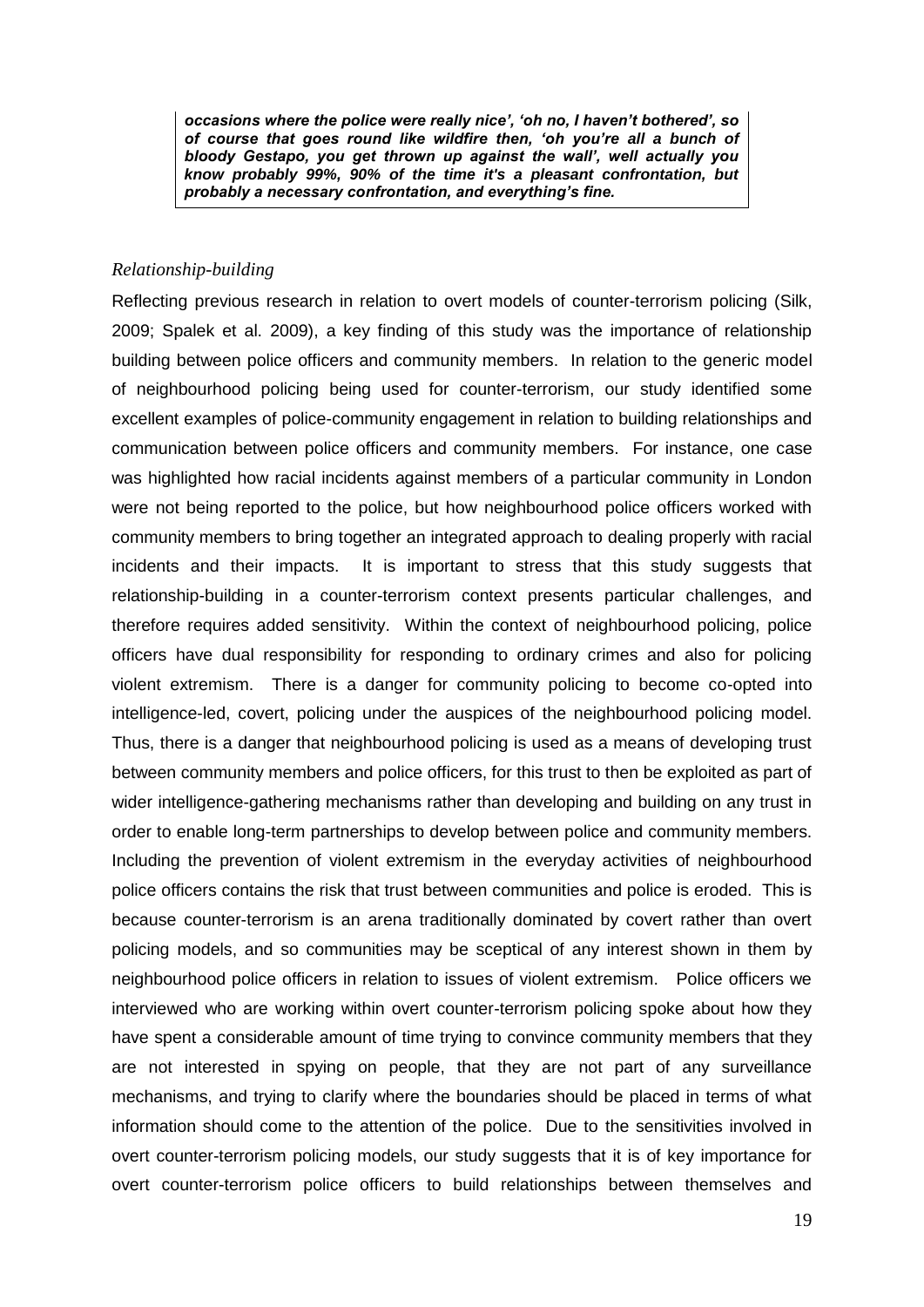community members, and for police officers to be reflective and to show sensitivity and delicacy in the approaches they make to community members. This is also about allowing time for trust-building activities, and to take the pace of engagement that communities feel comfortable with:

> *I think in the early days it may have felt as if the police and the local authority wanted to dominate things, to do things their way and we've constantly said no, you can't move quickly, you have to wait until the community are ready to move on these sort of issues, to accept the potential benefits, but in their own time and not to feel that you can impose yourself on people until they're ready to identify there maybe some value. But those values emerge through the process of engagement, trustworthy engagement with the communities and the communities feel reassured by this sense that there are powers but those powers are going to be used with a kind of wisdom and understanding rather than without sufficient thought and certain care really.*

Building relationships can be difficult in situations where there is a high turnover rate of police officers, for it is personal relationships that matter. Nonetheless, it may be that a particular policing unit can establish a brand name for itself as a unit that communities can trust, which may overcome the barrier of high police officer turnover rates (see Spalek, 2010). Our study further highlights that in the relationship-building between police and communities, there needs to be sincerity, a genuine approach by police officers to help and to empower communities rather than to use them for intelligence-gathering purposes. It is about police officers being honest and open about their roles. There is a risk that any relationships that are built through overt approaches can be damaged by covert approaches. It is ultimately a question of trust – different police officers and different policing units may trust different community members in different ways. For example, whilst overt counterterrorism police officers may build what to them seem to be open and trusting relationships with community members which yield information for the police, the extent to which this information is taken seriously by covert police officers and units deserves further research and analysis. It may be that where covert police have a lack of trust in the information that is provided by communities then covert policing is likely to be used. Indeed, in areas deemed at "high risk" of violent extremism it is likely that both overt and covert policing is taking and so community members may be engaging with overt police officers whilst also believing that they are the subject of covert observation and other operations. Given the sensitivities around counter-terrorism, it may be that police officers working overtly should be specially selected for their skills in engaging with communities.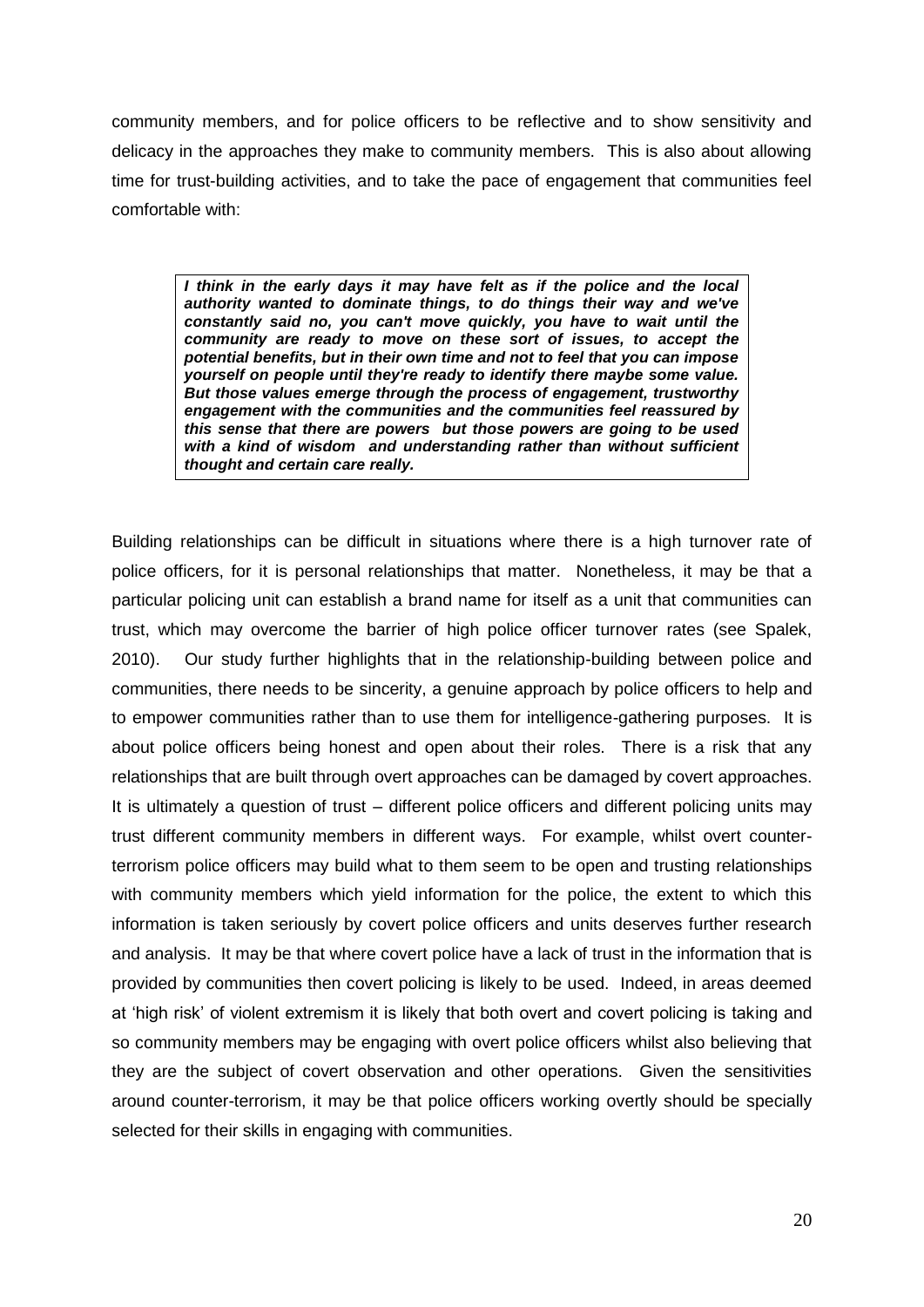It is also important to highlight that this study found no direct evidence that neighbourhood policing has impacted on the "hearts and minds" of communities in relation to issues around supporting or endorsing violent extremism. This may be because it is perhaps not a core role of policing to attempt to sway communities' 'hearts and minds' in relation to violent extremism, but rather, policing should be about impacting on the hearts and minds of communities in relation to relationship-building between police and communities. Communities can provide safe spaces in which extreme (meaning lying outside of the mainstream) views and actions can be expressed and supported. Communities will be ripe with dissenting viewpoints, alternative perspectives, it is important to highlight that if communities involve shared meanings then it is likely to be the case that shared emotions underpin shared meanings and so communities can also share emotions, whether those are of hope, fear and/or humiliation (Moisi, 2009). Struggles take place globally over the emotional-political landscapes of communities, so that "winning hearts and minds" is a strategy adopted by terrorists. Equally, counter-terrorism is increasingly attempting to win "hearts and minds" through helping to empower communities in relation to politics, religiosity, social and economic deprivation and so forth. Law enforcement can only ever perhaps be a small part of this wider process.

#### *Intelligence*

Intelligence is a key feature of policing, for this is the basis upon which crimes are both prevented as well as solved. Intelligence is not only relevant for intelligence-led models of policing, but also is relevant for community policing models in the form of community intelligence (Virta, 2008). Indeed, in Britain, since 9/11, and as a result of events, such as the urban disturbances in northern English towns in 2001, and the more recent spate of terror attacks in the United Kingdom, community-based and intelligence-led policing models have come to be viewed as being complementary, with police services engaging with communities as part of a wider strategy of securing community-based intelligence so as to respond to local, regional, national, and international security risks (Hughes and Rowe 2007). Community intelligence might be thought of as comprising of community sentiments and concerns, concerns that may be linked to more standard forms of intelligence that police gather in terms of information about criminal activities, but which may also go beyond this to include information concerning tensions between individuals and communities, tensions which may have cultural, geographical, religious, racial, and other underpinnings. Community intelligence also includes citizens" stories concerning their lives, which may, in a counter-terrorism context, be particularly pertinent given that some individuals may have first-hand accounts of their interactions with terrorist suspects, either in the United Kingdom or in other places around the world (see Haqq-Baker 2010 in: Spalek: 2010: 794).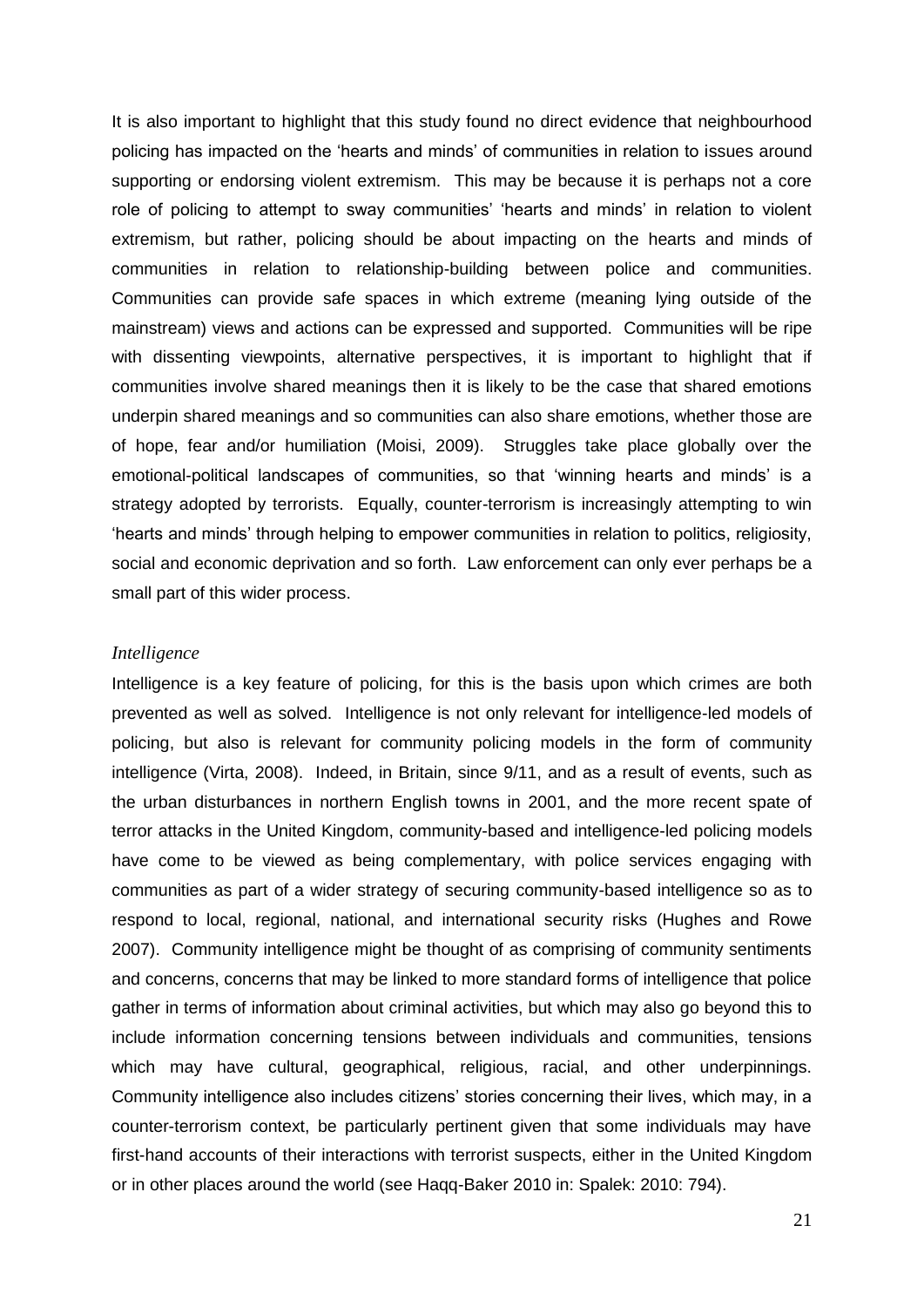This study found that the issue of community intelligence in relation to counter-terrorism is particularly sensitive, especially given the pervasive use of informants by intelligence and policing agencies within wide-ranging historical and international contexts (Hewitt, 2010). For police, intelligence is part of everyday policing, it is information that forms a fundamental aspect of policing. Intelligence that comes to the attention of the police, through the intelligence services or through other means, is checked with other sources of information, and the role of communities can be crucial here in helping to assess the validity of any intelligence that prevails. Community members can play a crucial role in helping to risk assess those individuals who have come to the attention of the police or other agencies for a perceived vulnerability to violent extremism, for there may be aspects to individuals" lives that only community members can witness and understand. However, it is important that partnership is pursued as a goal in relation to intelligence/information sharing between communities and police and other agencies. There may be a danger that statutory agencies enter into relationships and agreements with community members that may prioritise the risk and other needs of those agencies rather than the risks and the needs of community members themselves. Community members who work with the police and other agencies as part of multi-agency forums assessing risk may be placing themselves at high risk of reprisals from members of their own communities or any networks that they belong to. Therefore, agreements that fully represent both communities" and police and other statutory agencies" requirements and parameters of operation are crucial. It is important to take into consideration, and to acknowledge, that within multi-agency approaches to assessing and working with risks of violent extremism, community members may face risks that statutory agencies do not face, and vice versa, hence the need for clear discussion about how any protocols of engagement can capture both the needs of communities and those of statutory agencies (see also Haqq Baker, 2011).

Our study highlights that overt counter-terrorism policing models can be used to gain information from communities that may have, traditionally, been obtained through covert policing strategies. This highlights the real value of an open approach by police, that information is not only to be obtained through covert approaches, and that there is a value in considering the balance between overt and covert approaches and where that balance should lie. Moreover, it is also about police officers being open with community members as to what they do with any information that is given to them: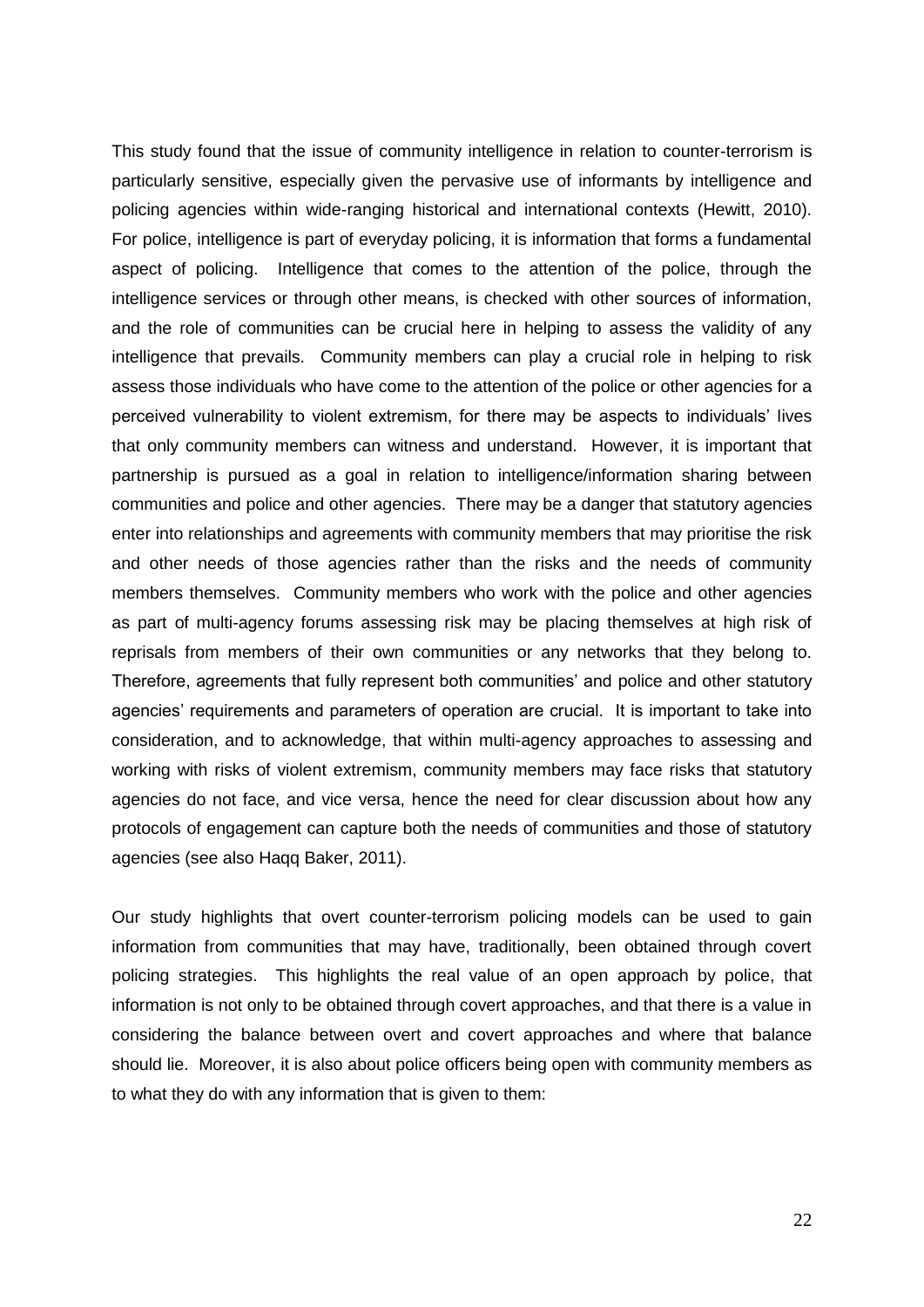*But then again those who do want to come on board and do give you information, you explain to them what you're going to do with that information. As long as, I think, that you're honest and open about what you're doing or the information that you gain, you explain to them how it's going to be used, they're more than happy for that. As long as I guess there's no lies or any - you don't put a face to, to meet their request and then later on go behind their back and do something else. So as long as you're open and up front, the majority of the time, in my experience, that's been really positive because they know how they stand with you and how you stand with them.*

Our study further highlights that sometimes the overt counter-terrorism police officers working with communities on the ground may not be given all the information to a particular case from covert policing units, yet may be asked by the covert units to check out a piece of information with, say, a community member. This requires further exploration because this can mean that the overt counter-terrorism police officer is placing themselves at an unknown level of risk, and it may also mean that they are not quite sure why they are being asked to speak with particular community members. It may therefore be that there needs to be further discussion and analysis of the linkages between overt and covert approaches, and the information that is shared between them. Our study has also found that overt counterterrorism police officers can play an important role in highlighting to covert counter-terrorism units the actual or potential impact of covert or any other policing operations upon communities. Future research needs to explore the extent of any influence that overt approaches are having on covert approaches, to explore the dialogue and interaction between the two in more detail. Future research can also address the extent to which counter-terrorism operations come from communities raising concerns themselves with police officers, the extent to which operations are driven by bottom-up, community focussed approaches rather than top-down, intelligence led approaches.

#### *Partnership and Risk*

This study found multiple layers to risk. First is the risk that individuals working for statutory agencies may themselves take during the course of their work. Individuals may engage in actions that they argue helps prevent violent extremism but that the agencies that they work for will perhaps discourage them from undertaking. This may be partly because the organisational cultures of the agencies themselves are more risk averse than the individuals working for them are. One example that might be drawn on here is that of a youth worker who took young, marginalised, disenfranchised Muslims to a Stop the War march because he thought that this was a positive way for the young people to display their anger at foreign policy. This was also an opportunity for building community cohesion in that when the young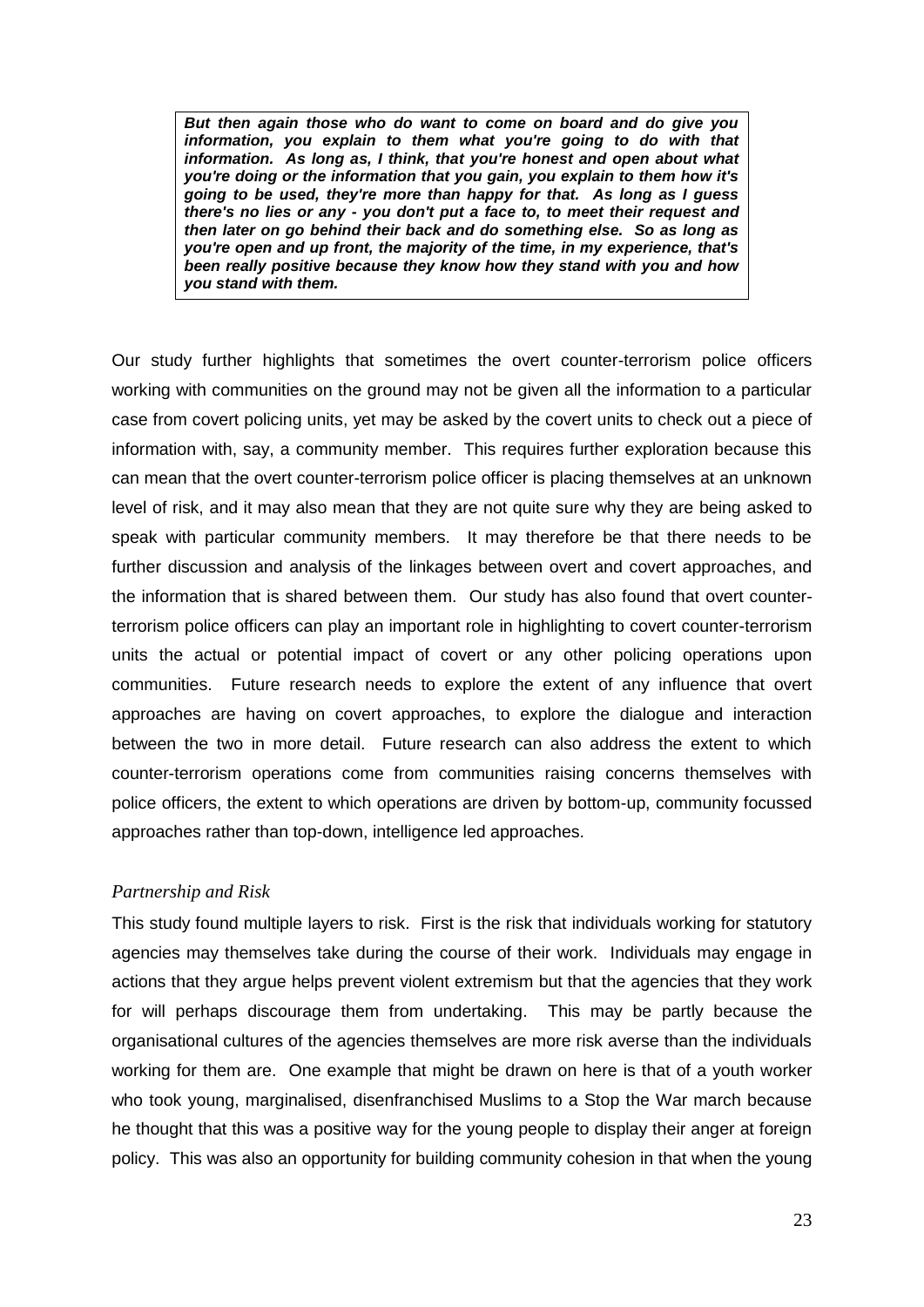people went on the march they noted how many of those who were on the march were not Muslim or from minority ethnic backgrounds but rather they were from white communities.

Another issue that comes from this study is that of who identifies risk, how this is managed and ultimately who decides whether a set of vulnerabilities constitutes risk of violent extremism. For instance, there is a danger that there can be a tendency for over-assessing vulnerability and for too many cases to be brought to the attention of neighbourhood police officers, who then have to decide whether a particular case is so insubstantial that it does not reach the attention of counter-terrorism units nor of intervention providers in relation to preventing violent extremism. At the same time, it may be that all cases deemed "borderline" are passed on to counter-terrorism units or to intervention providers and so there is a potential here for net-widening, for bringing in greater numbers of individuals for intervention. Our study found that some police officers are adopting a minimalist approach, preferring other agencies and professionals to assess and deal with any dangers that individuals displaying inappropriate behaviours pose, for police to be brought in once the behaviours and the risks are deemed severe by those professionals already working with the individuals concerned. There is of course another inherent issue here: that in encouraging agencies and staff across wide-ranging sectors to look for signs of vulnerability in the first place this is encouraging a society to look for risks in relation to violent extremism. With the focus of the Prevent strategy having been on Muslim communities there is the inherent danger that Islamic beliefs and practices are stigmatised (Spalek & McDonald, 2010). Our research also raises a deeper question – in a situation where risk is being assessed by different agencies, whose voice carries most weight and is there a potential that communities' voices in particular are marginalised ? Is there a very fine line in risk assessing cases that involve individuals who might be constructively dealt with under Prevent but who also might be dealt with under the Pursue strand of the government's counter-terrorism strategy ? Who ultimately decides whether an individual has passed from the Prevent side of intervention to a Pursuit set of practices ? Moreover, in relation to the notion of partnership, is there equality, transparency and legitimate cooperation between partners when cases that fall between Prevent and Pursue are apparent ? At the same time, our interviews suggest that partnerships that are created can sometimes exclude community members from key decisions that are made, with community members having to "chase up" statutory agencies. When linking this to the notion of risk, this raises the question of whether community members can at times be excluded even within engagement that is based on a model of partnership.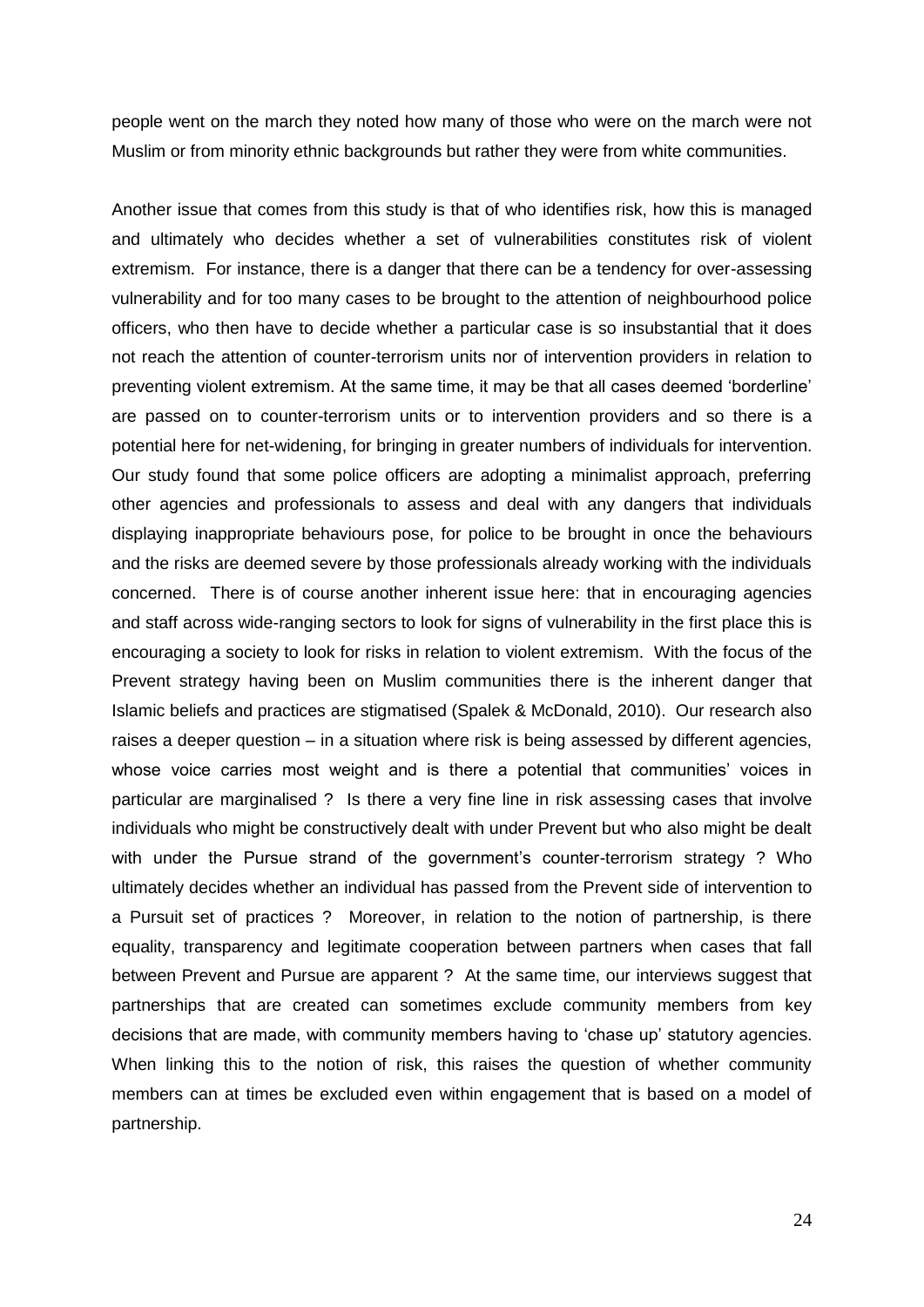#### *Trust*

Firstly, the wider context to trust must be considered. In a previous study, the pervasive influence of "new terrorism" discourse, whereby "Islamist" terrorism has been declared an unprecedented and unpredictable global danger, which has greatly contributed to the construction of Muslim minorities as "suspect," has been highlighted, and the challenges that this brings to trust-building between counter-terrorism police officers and members of Muslim communities (Spalek, El-Awa & McDonald, 2009; Spalek, 2010). The study presented in this report also highlights the difficulties of police officers working overtly within counterterrorism to build trust with communities, for counter-terrorism is an arena that has been very much influenced by covert approaches whose remit has often been to create distrust amongst and between communities, rather than building trust. At the same the media focus upon covert approaches can also add to a climate of distrust. This study highlights the importance of overt police officers to develop open and ongoing relationships with community members, so that community members themselves can make a judgement about the ethicality and honesty of the police officer concerned and the extent to which they will trust them. Sometimes in the course of interaction, a community member may decide that they distrust a particular officer:

> *... no doubt there are police officers that are very trustworthy, they are you know, it would be wrong for me to say otherwise...but I think sometimes one feels that there's more of a motive, an exterior motive, for the police than meets the eye... so you know and to be honest with you on a few occasions they have been, well I personally have said to a police, to senior officers, that this officer I do not want to have any further interaction with him. Because I feel that he is gathering intelligence. So he's probably gathering intelligence behind me but now he's gathering it in front of me as well. So you know in asking questions, and getting other stuff.*

Indeed, distrust may, at times, be a good thing, for communities' distrust of police officers is not necessarily something negative, as this may prevent the penetration of civilians to be used as spying networks (Goldsmith 2005). It may be that a more realistic position is for there to be sufficient trust in order for engagement and partnership work to take place between community members and police officers, but for there also to be an element of ongoing scrutiny: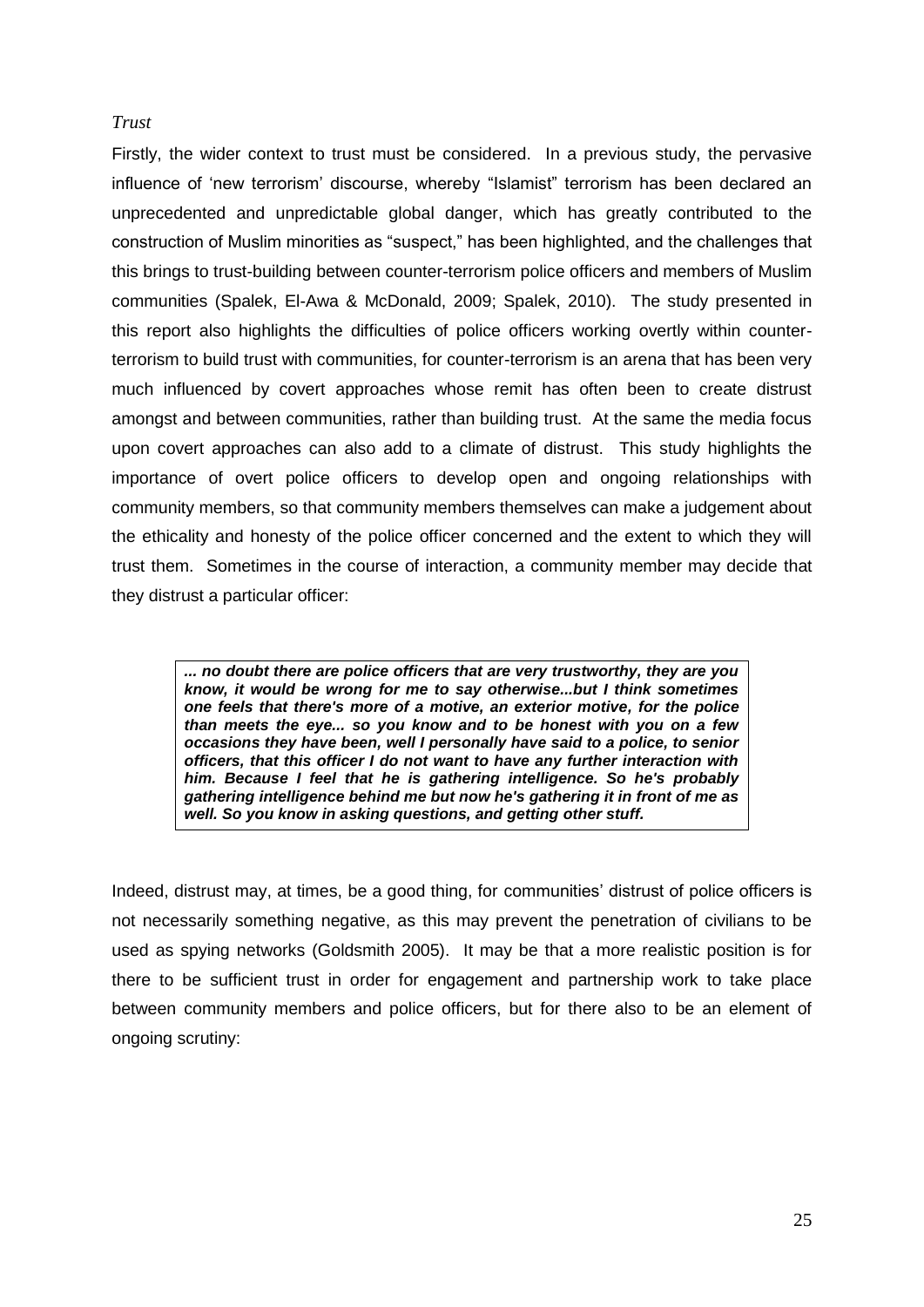*I don't think young people should automatically think they have to trust everyone, I think there's a kind of healthy scepticism that young people need and that's part of their way of surviving. They shouldn't automatically trust the police in every aspect of what the police are doing or saying. There needs to be sufficient trust, that's the thing. If you've got sufficient trust you can work with that and achieve certain things, but I think there needs to be a healthy scepticism as well.* 

It is also important to stress that trust should not be exploited by police officers for intelligence-gathering mechanisms. Trust can help to enable communities to begin to openly discuss any perceived vulnerabilities they may have in relation to violent extremism, an issue that carries with it much sensitivity:

*Because you're talking about vulnerabilities and risk within their communities. And even though the community may feel they may know themselves that there is a risk within their communities, it's quite difficult for them to open up and admit to police officers. But if they ... if you've spent time building up trust with them, you get to that stage where you are able to have that difficult conversation with you. And for me that's the real crux of it is do they trust you enough to discuss those difficult issues with you ?*

It is important to highlight that the sensitivity is not necessarily about the cultural dynamics of communities, but rather, it is as much about the sensitivity of counter-terrorism.

Trust is also about being open and transparent:

*Well, with me definitely. Because I said, 'Well, you're Counter-Terrorism Unit,' and he goes, 'No, no, no, I'm not.' And instantly like, well I know you are. And now you're denying it. That's not a good place for me to, to start a relationship with you if you're going to lie about that basic information because that, that's something that I know, that's something that you shouldn't be denying and that, that means you're lying to me so that doesn't give me much really assurance to go back and say, 'Oh, this guy's the full deal.' So that didn't help. But it did change. I think he must have had a lot of questions from, from other sources and then he decided, okay, I might as well just say it how it is.*

Trust may also involve including community members in intelligence briefings and for community members to feel that their opinions and ideas are taken into consideration by police: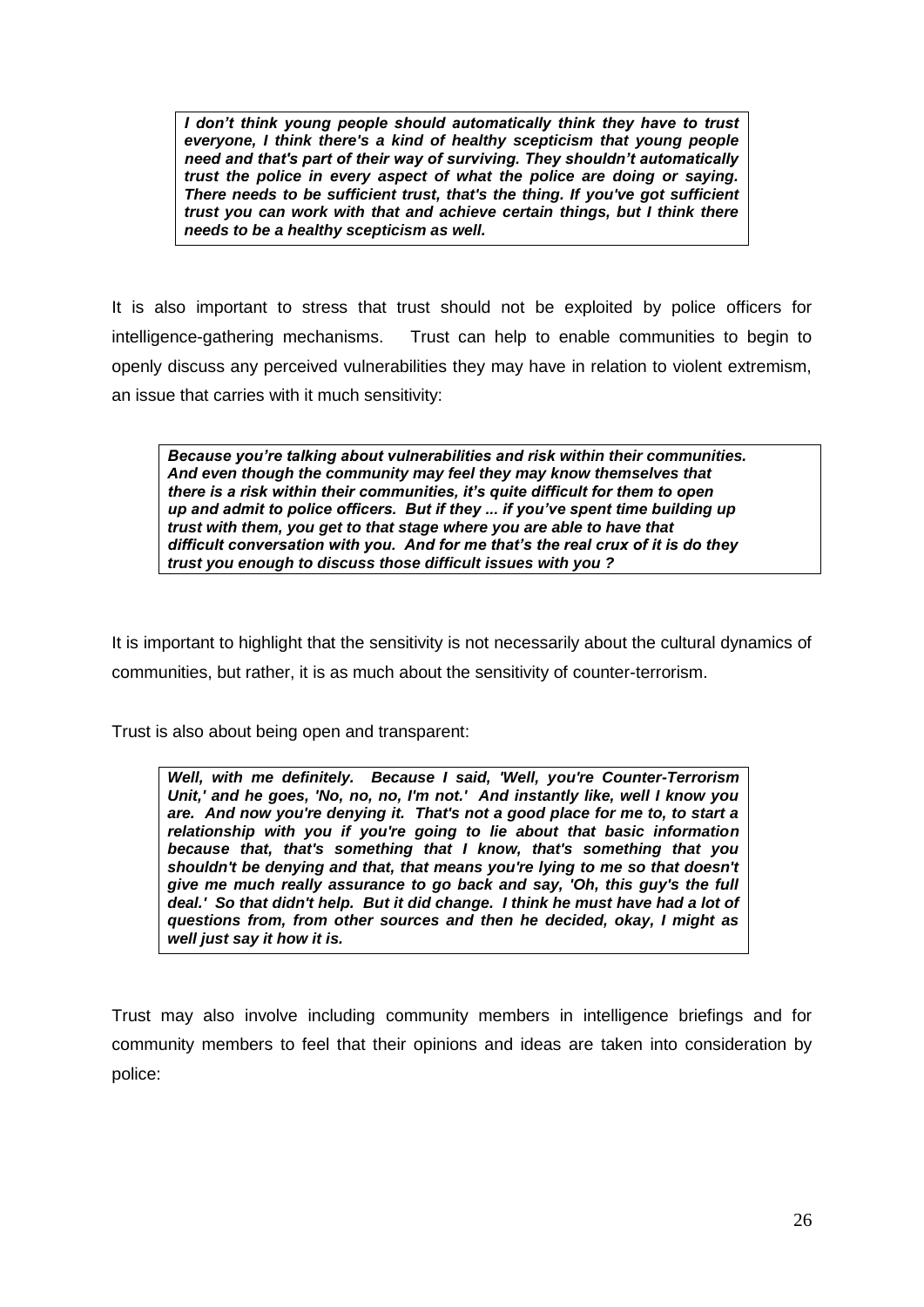*I was taken behind the scenes to see everything, literally, all the intelligence briefings that were going on throughout the day, all the strategic operations that were going on in the main CCTV stations that were overviewing the whole operation, so it was very interesting. Their main gold command who is the strategic command that overlooks the whole operation on the day I sat in on their briefs and they took my opinions and ideas, which was again very heartening. That's the kind of work that really needs to be happening in terms of community and partnership engagement between the police especially.*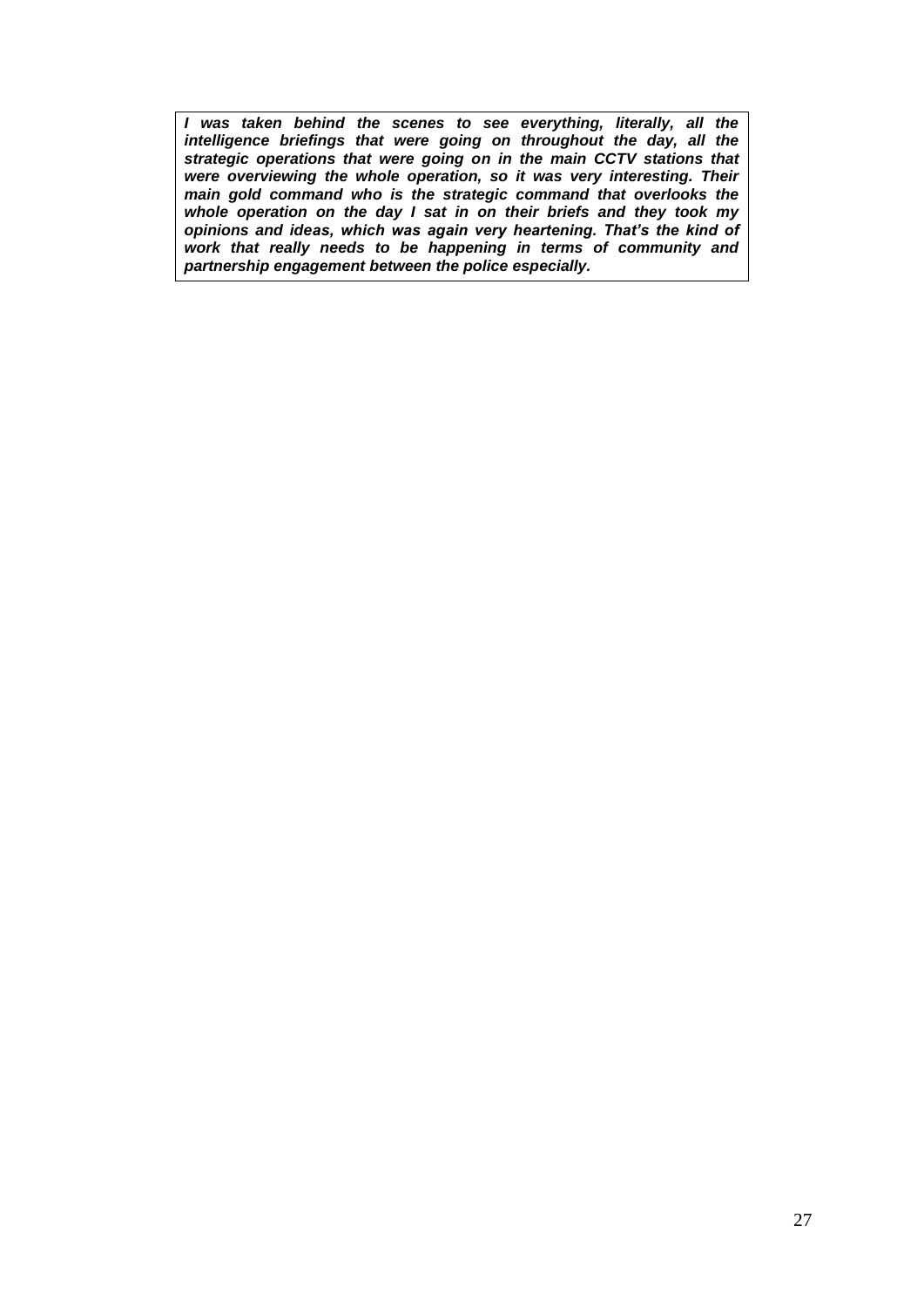## **Radicalization – De-radicalization: Concepts & Practices**

#### *Theorizing Radicalisation & De-radicalisation*

A review of the literature relating to terrorism and its prevention reveals an extensive body of work aiming to define and describe the social, political, theological and psychological processes leading to an individual or group"s violent radicalisation, and conversely, various theories of de-radicalization. The interest in these subjects is considerable and international, with contributions from a variety of academic disciplines, from government bodies and policy makers, think-tanks and political commentators. Material ranges from simplistic linear models corresponding to 'steps', 'pyramids' and 'paths' of radicalization, to more complex depictions in which individual cases are used to illustrate the situational and multifaceted nature of an individual"s development of violent radical views or intentions. Others steer away from theorizing, aiming instead to complicate and challenge normative theories. A further category may be identified as practitioner based – models and handbooks that organisations – both state-based and community – use to position their perspectives and describe the practical, action-orientated work in identifying individuals and steering them away from violent radicalization in its various forms (for example, SIRAAT 2010; RecoRa 2009).

The preponderance of this work is of interest to this study in a number of ways. From an academic perspective, the lack of consensus in relation to definitions and explanations of de/-radicalization reveals the complex and problematic nature of both concepts. This divergence of opinion is not just related to the methodological challenges presented by the subject – the low numbers and lack of access to potential participants for primary research, the variant approaches of academic disciplines, and the subjective nature measuring variables - it is indicative of the broader context described within this report. Specifically, it is the sense of urgency and fear with regards to state-security in the face of AQ related violence, and the subsequent desire to understand, measure and thus control and prevent people – particularly Muslim people – from developing violent radical tendencies. This inescapably connects all work on this subject to the highly problematic socio-political context for which the Islamophobic War on Terror discourse acts as a useful metonym, so that each study must either ignore the context – and in doing so promote a false sense of neutrality, or declare – tacitly or explicitly – an ideological or politicised standpoint. It is important therefore to approach the literature both with a critical eye, and an understanding of its wider impact. This also applies to our own work: for a study aiming to explore the grassroots engagement of Muslim communities and the police, the context not only heightens the sensitivity needed in the approach and methodology of the research, but also in the writing and presentation of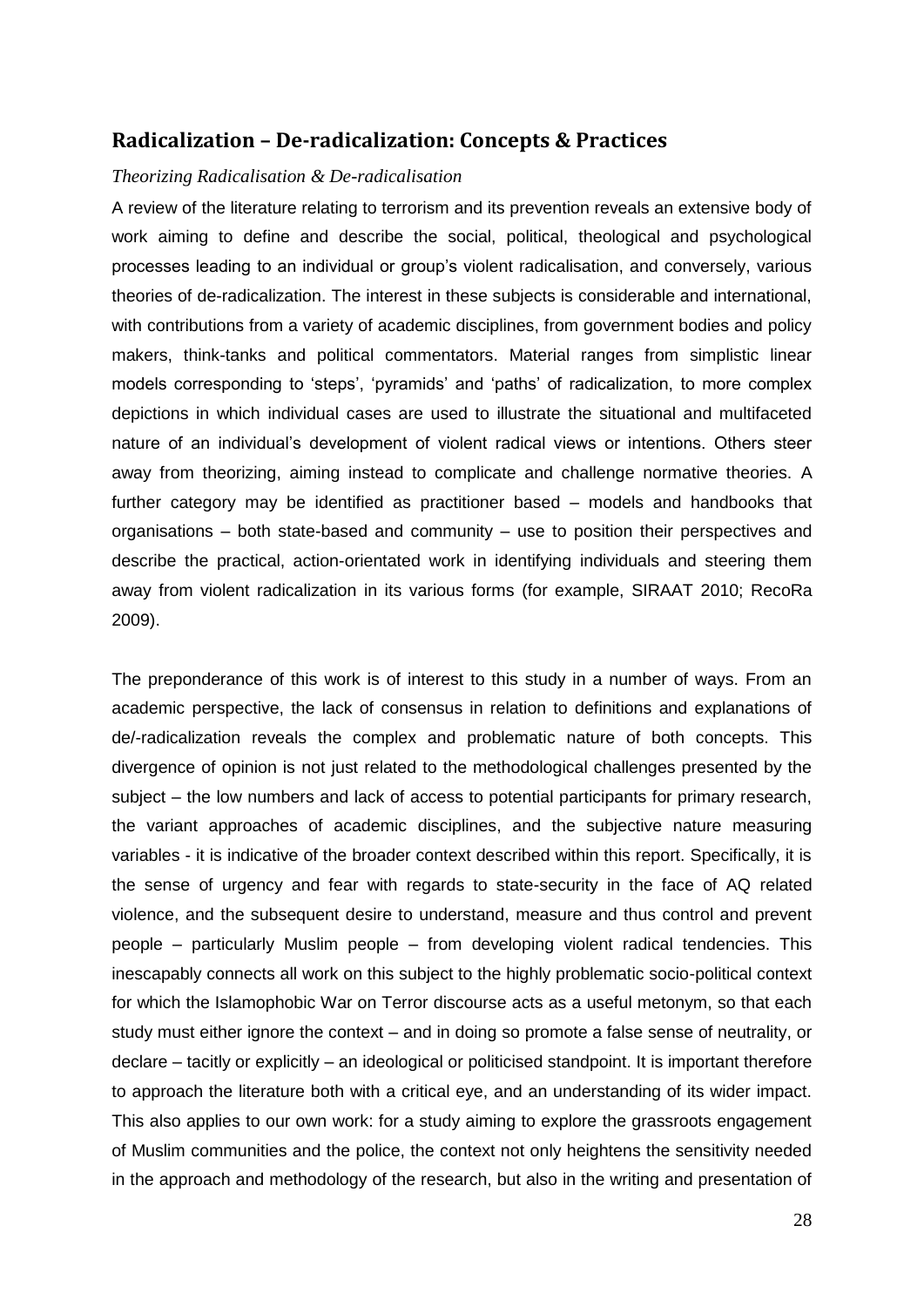data. To explore the ways in which engagement operates and impacts on communities and young people, and identify ways forward becomes potentially politicised and may as a result contribute to the barrage of negative interest which impacts on the communities and young people involved, and practitioners working in the area of prevention of terrorism. By being aware of such issues we hope to reduce this risk.

#### *Practitioner perspectives*

A further point of interest in the literature relates to its direct role in our research subject: the ways in which practitioners - police and community members - use the literature and in particular, models of radicalization and de-radicalization, to inform their work. Interestingly, although the data suggests that participants working with young people predominantly draw upon their practitioner skills and experiences of hard ended, specialist youth work with vulnerabilities including drugs, gang violence, sexual exploitation and abuse, and violent radicalization, individuals and organizations are highly informed, conversant in the literature to discuss, critique and use it to explain their work. Rather than the various theories simply informing practitioners, versions of models such as the 'Situational', the 'Supply and Demand' and 'Person in Environment' are used by practitioners to explain and illustrate their work, and – within the aforementioned politicized context – legitimize and position their expertise. This highlights the position of practitioners, who have the practical experience and knowledge, yet whose expertise and voice, and hence power to inform and influence debate, remain relatively unacknowledged. This is linked to the wider questions of authority and legitimacy – who defines the concepts of violent radicalisation and de-radicalization, and how and why they may choose to characterise the processes in a particular way.

From a practitioner perspective, approaches to understanding and dealing with violent radicalization are necessarily practical and flexible. While theory provides the benefits discussed previously, the need to develop ways in which to prevent violence on the ground drives activities. For both police and community focussed practices for example, the line drawn appears simple and stark – preventing crime is literally pre-crime – working with individuals who are vulnerable to or engaging with violent radical ideas and associated actions, before violence and hence actual crime occurs. This delineation between breaking the law and not breaking the law is however more complex and subtle than may first appear: British anti-terrorism laws create a very broad and sometimes unclear definition of what constitutes unlawful behaviour, while the line between prevention of radical violence and the pursuit of individuals is not always clear cut, relying on the willingness of practitioners to risk, trust and use professional judgment, as discussed earlier in this report.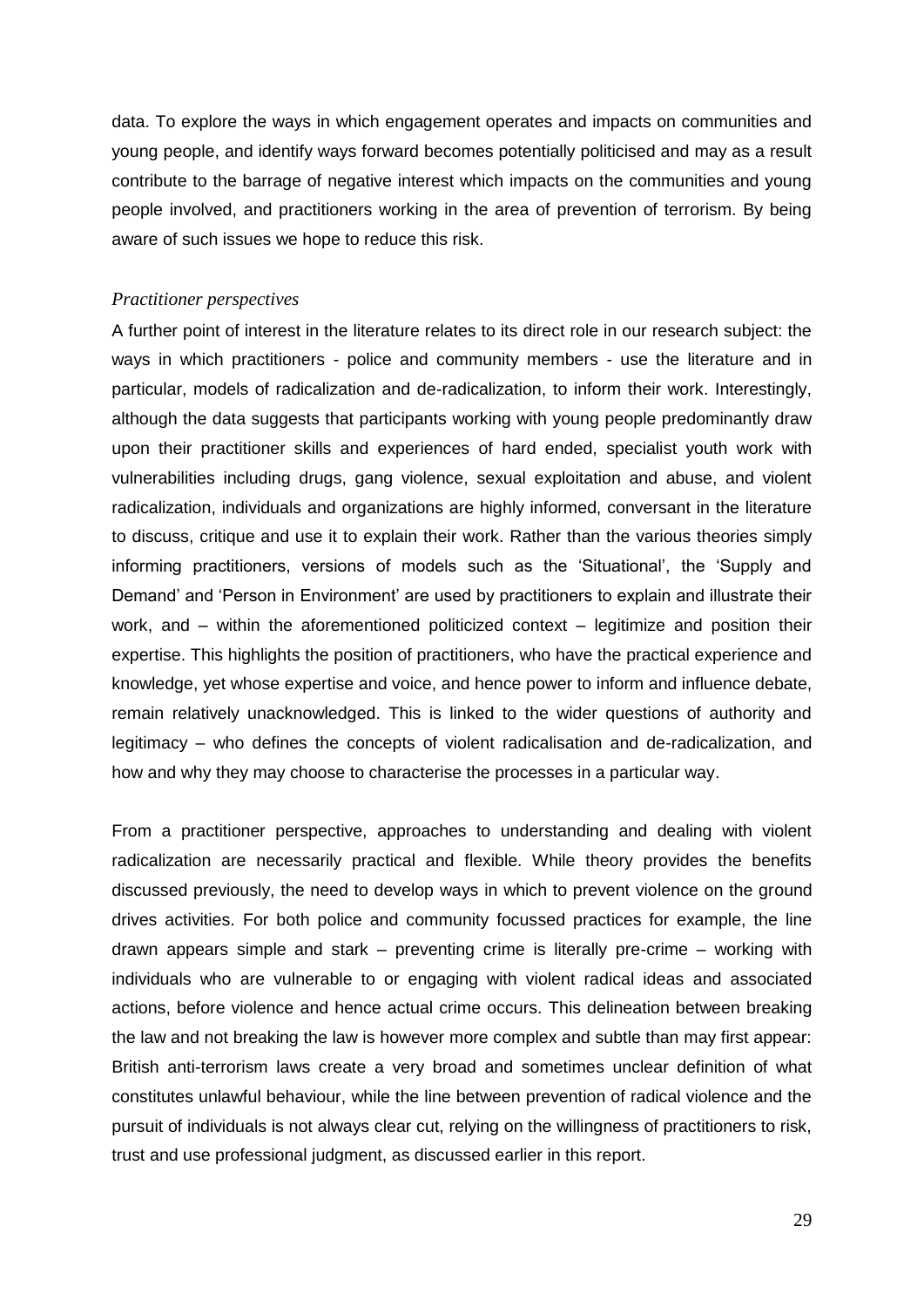*...obviously terrorism is a clear line where there's an offence and what we need to do is we need to try and address the issues before we get to that stage. Now what you do to do that is you look at extreme views, and you look at people airing radical views. And both extreme and radical views aren't illegal and everyone holds extreme or radical views. Our problem is if we*  leave it until it gets to the stage where they are committing acts of violent *extremism it's too far, we've lost them. And we haven't supported the individual. So we therefore have to look at the individuals who are displaying extreme and radical views. And that's where it gets a little bit uncomfortable for members of the public, because you're talking about pre-crime and you're talking about what tend to be people's, you know, inner thoughts. Which is where some of these allegations of spying on the community come from.*

At the centre of these challenges lies the subjective and contentious process of identifying "vulnerability". With fear of stigmatization, discrimination and harassment amongst communities running high, there are ethical and practical concerns in deciding which individuals are of concern. With the mainstreaming of Prevent into most social arenas – education, housing, mental health services and youth work – actual examples and perceptions of over-zealous and ill informed flagging of individuals, unnecessary collection of personal data and blanket suspicion and spying on Muslim communities as illustrated by Project Champion in Birmingham, have led to even greater levels of apprehension. The notion that a young person who has not committed any crime might be identified within a counter-terrorism context raises serious ethical issues. As such, police practitioners and community-based organisations working with young people must utilise high levels of experience and practical expertise. The research points to a key principle in this area: proportionality. From the perspective of police officers involved in community partnership, it is not only practical, but an ethical necessity that any action is proportionate, and that any intervention with an individual is minimized.

> *This process of escalation is about trying to deal with things at the lowest possible level and whenever you're moving things up, perhaps moving it to a multi agency, you're recognising that it's necessary and proportionate to escalate it.*

#### *Community-organisations and youth-work: negotiating space*

Similarly, community organisations are acutely aware of the fine line that they negotiate. In tackling such sensitive issues, ensuring that they support vulnerable individuals without alienating their communities or breaking the law is extremely challenging. An intervention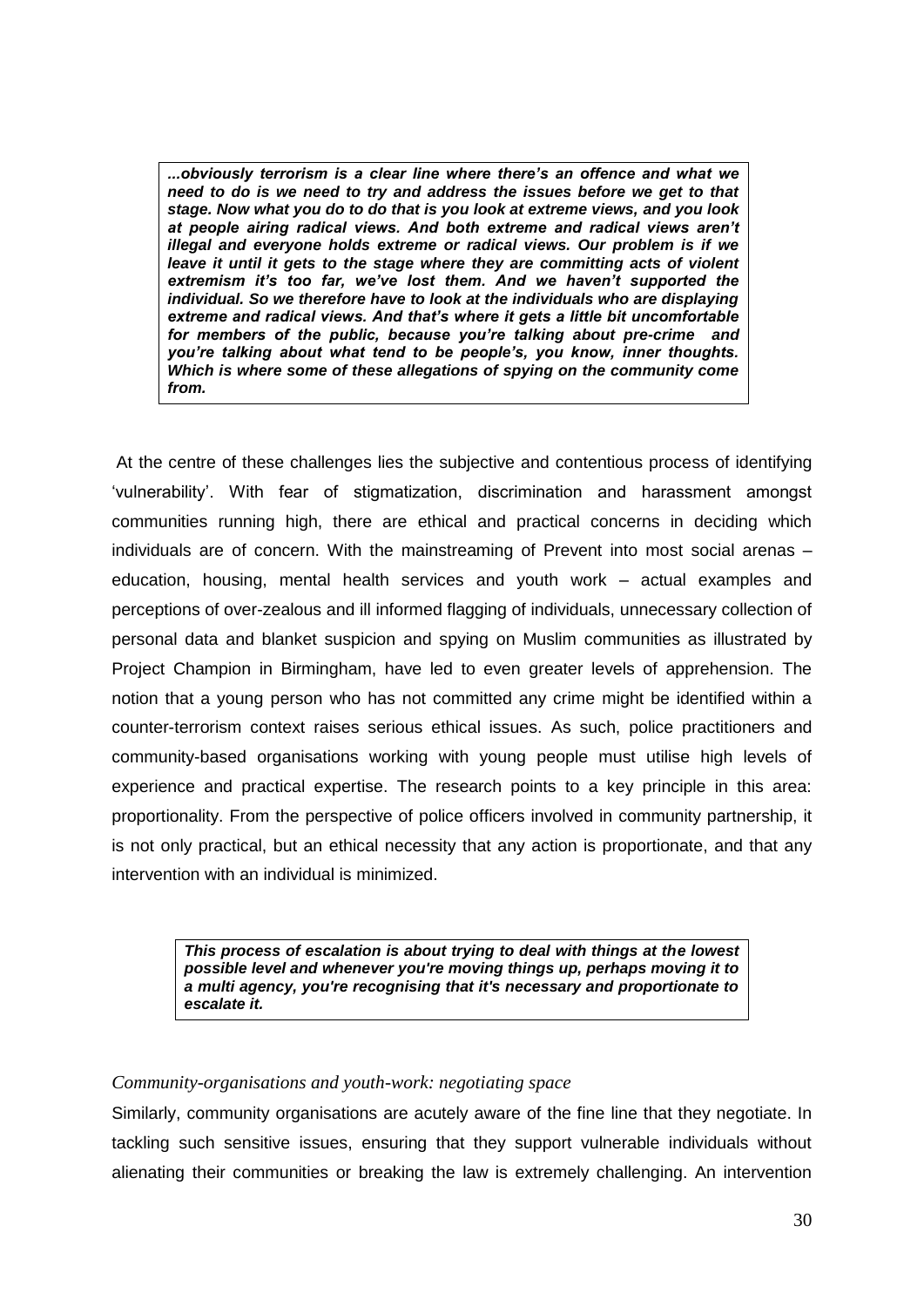with a young person is thus undertaken by community organisations on certain conditions that not only safeguard their safety in relation to state law, but also in relation to their personal integrity and grassroots credibility. The research identifies a number of such conditions common to the community focussed individuals and organizations involved in the research, despite the different localities and contexts in which they work. Broadly categorized these are a commitment to uphold:

- State law
- Islamic framework and principles
- Community protection

#### *State Law*

Fundamental to the safety of all involved is the importance of working within the boundaries of state law. Whilst hard ended interventions which aim to support vulnerable individuals involved high levels of risk, especially when trying to prevent the escalation of cases which border the need for Pursue tactics, it is vital for community organisations to remain lawful both in partnering police, but also when an organisation has chosen not to involve police partners. In addition to the legalistic and safety aspects, law breaking would destroy the credibility and trust necessary for community organisations to carry out their work.

#### *Islamic framework and principles*

Of major import to individuals and organisations was the explicit commitment as Muslims to working within an Islamic framework, as variously defined. To summarize, this most frequently involved a clear standpoint in relation to non-negotiable Islamic principles. Of particular interest to the subject of violent extremism and its prevention was the importance of jihad as a concept to uphold and openly discuss. Conscious of the misuse and abuse of jihad as an Islamic principle by violent extremists and proponents of the New Terror discourse, youth workers and community organisations unequivocally reclaimed jihad, including its meaning in relation to physical struggle, as a positive and legitimate concept and action. It is also viewed as one of the central theological debates in challenging violent radical ideology, and thus a key tool in the process of "de-radicalization".

#### *Community Protection*

The motivation to protect communities – to uphold human security – was paramount for all community-based organisations involved in the research. All were very sensitive to the negative impact that the state security agenda, with which they were engaged, has at the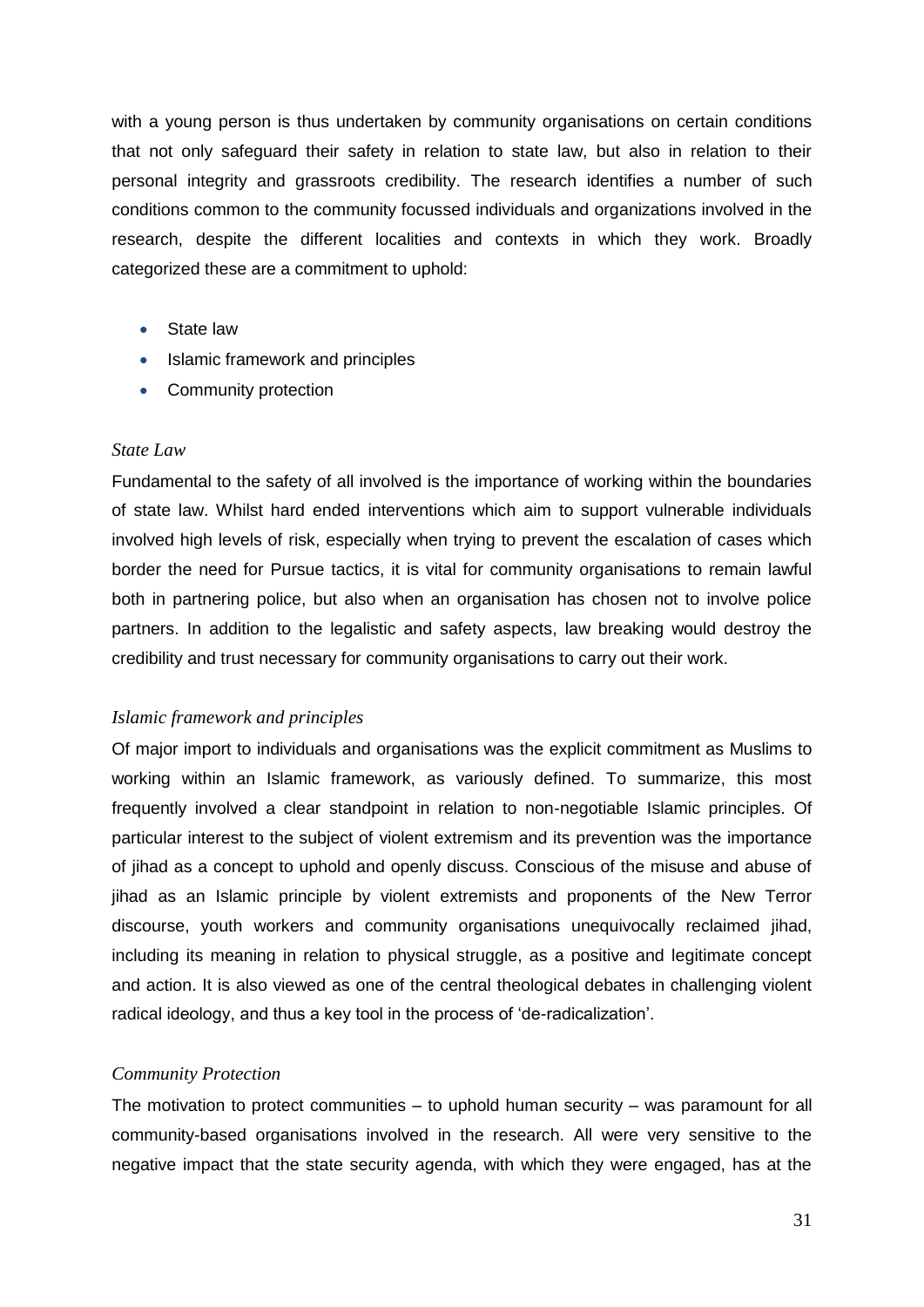grassroots, particularly on young people. This tension, between the creation of security and insecurity by counter-terrorism practices, created a dilemma, which was partially rectified by the commitment to community protection. This included a non-negotiable rejection of acting as informers or spies on communities, with individuals prepared to disengage should they be asked to compromise. For youth workers in particular, the credibility on which their work is based, would crumble at any hint of "collaboration", when engagement was view as going too far. Interestingly, the boundary drawn was variable, with some individuals suggesting that working for the police, for example, crossed a line and jeopardized community trust. This relates to internal community debate regarding the relationship with the state.

## **Youth perspectives**

Central to the study"s aims and ethics was the documentation of young Muslim people"s perspectives, who, as the subjects of many counter-terrorism initiatives, are frequently talked about, but not to. During individual interviews and focus group discussions, it was interesting to note the reoccurrence of particular themes and areas of concern voiced by all the young people, irrespective of their diverse perspectives and social categorisations in relation to gender, ethnicity, religiosity, experience of criminality or locality. Of great import to the wider findings of this study were the occurrence of violence in young people"s lives, the negotiation of personal and communal identities and relations:

## *Violence*

A key theme that young people wished to discuss was the experience of violence in young people"s lives. In particular, participants highlighted violence as something they felt was inflicted commonly and normatively:

> *Young people are naturally violent, it's normal to watch gruesome videos, I mean when you're a kid you play with power rangers. Violence is normal.*

The violence between young people, and with police officers – and symbolically wider society - was of particular concern. Participants linked the wider context of violence and alienation to the process of violent radicalization.

> *They feel no one cares. You can relate to the victims, to the suffering, There's a lot of grievance. They relate to the people who suffer.*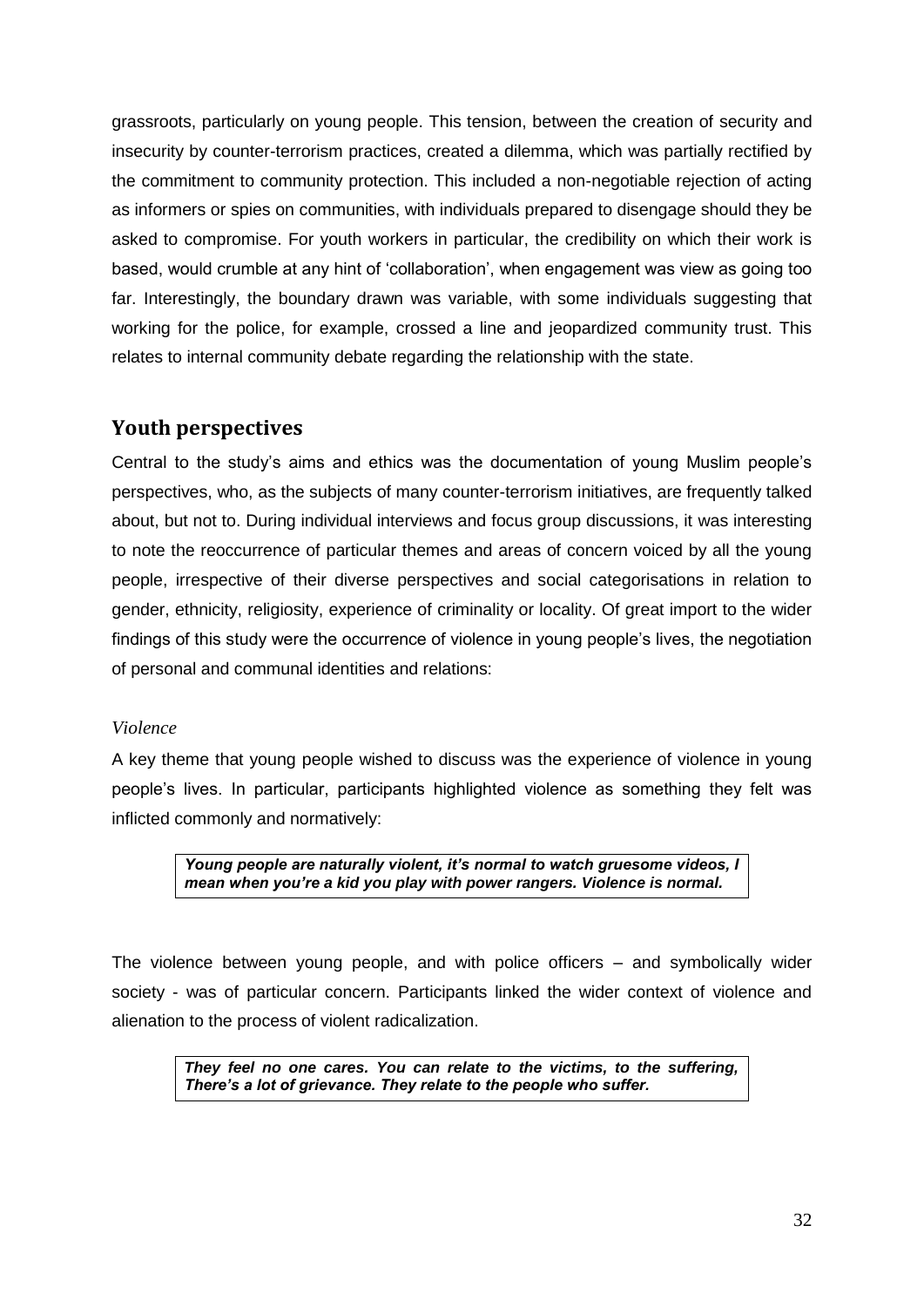The picture that emerges is one of disempowerment – an acceptance that violence is normal, cyclical and inevitable. The relationship between young people and the police was viewed as extremely negative, not only a source of violence but of oppression:

#### *Muslims are more targeted... they say that they are keeping the community safe but this is a large community of Muslims, the real reason there are so many police is that we're Muslims.*

The sense of being targeted for being Muslim was strong, and poses questions in relation to the successes of police-community engagement: it would appear that while partnerships are happening, the wider relations between young Muslims and police remain negative and therefore likely to limit the success of prevention work with young people in which the police are involved.

## *Communal identities*

The role of identity in the relations between young people, their peers, their communities and wider society appeared connected by the increasing negativity associated with each category. Young people described the hyper-connectedness of people through technology – mobile phones, facebook and YouTube, in contrast to alienation from direct social relations.

As the quotes above show, young people identified themselves with and as young Muslims, connected on a social and spiritual level with the Ummah, yet discussed the highest levels of trust in relation to tight knit peer groups. In contrast, relationships with wider communities and particularly leaders were depicted as negative and mistrustful. The role of identity and the relationships shaped by identities affects the ways in which young people engage and may be engaged, shaping their relationships with their peers, their communities and with the state. However, participants were keen to suggest ways forward, to start at the very beginning of the engagement process, and rebuild, with the trust, risk and personal relationships that the research has itself highlighted:

> *They need to start from scratch. They must build trust, so we go to them... to trust us before we trust them. We want to build relationships.*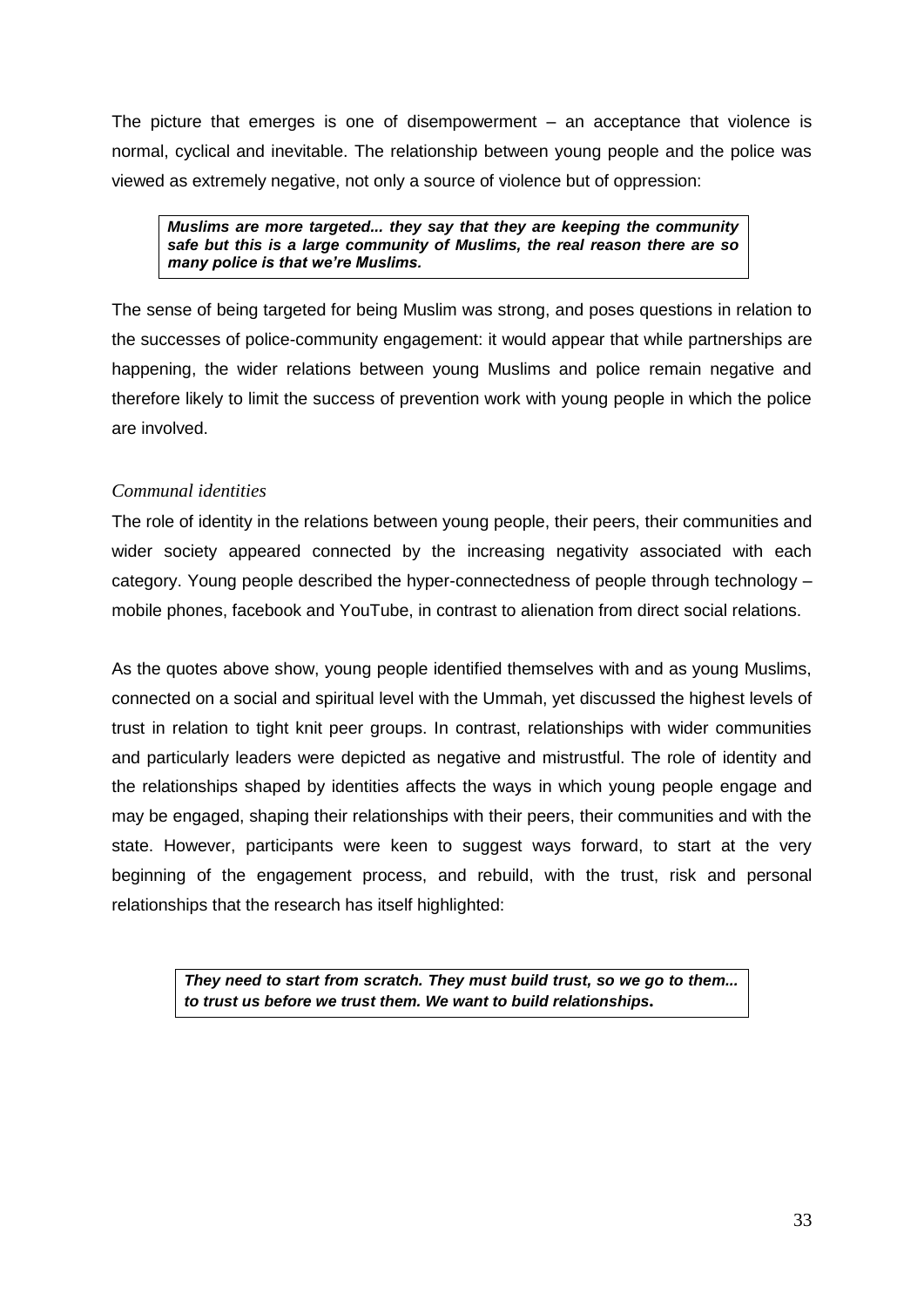## **Conclusion**

Police-community engagement and partnerships for preventing religio-political violent extremism amongst Muslim youth is a complex field, with wide-ranging perspectives and experiences both within and across policing and community arenas. This small-scale, indepth and independent report highlights some of the complexities. Future research could focus on the following key questions:

- Are there different types of trust between police and community members in relation to counter-terrorism and what might this mean for any model of police-community engagement ?
- Are overt counter-terrorism policing initiatives influencing covert counter-terrorism policing, and if so, how and in what ways ?
- To what extent does a programme of initiatives involving police and communities within an area constitute a community-focussed approach?
- To what extent does a programme of initiatives involving police and communities within an area constitute a community-targeted approach?
- How and in what ways are prevention initiatives involving Muslim youth influencing wider community dynamics, in particular, the resilience of communities to withstand violent extremism?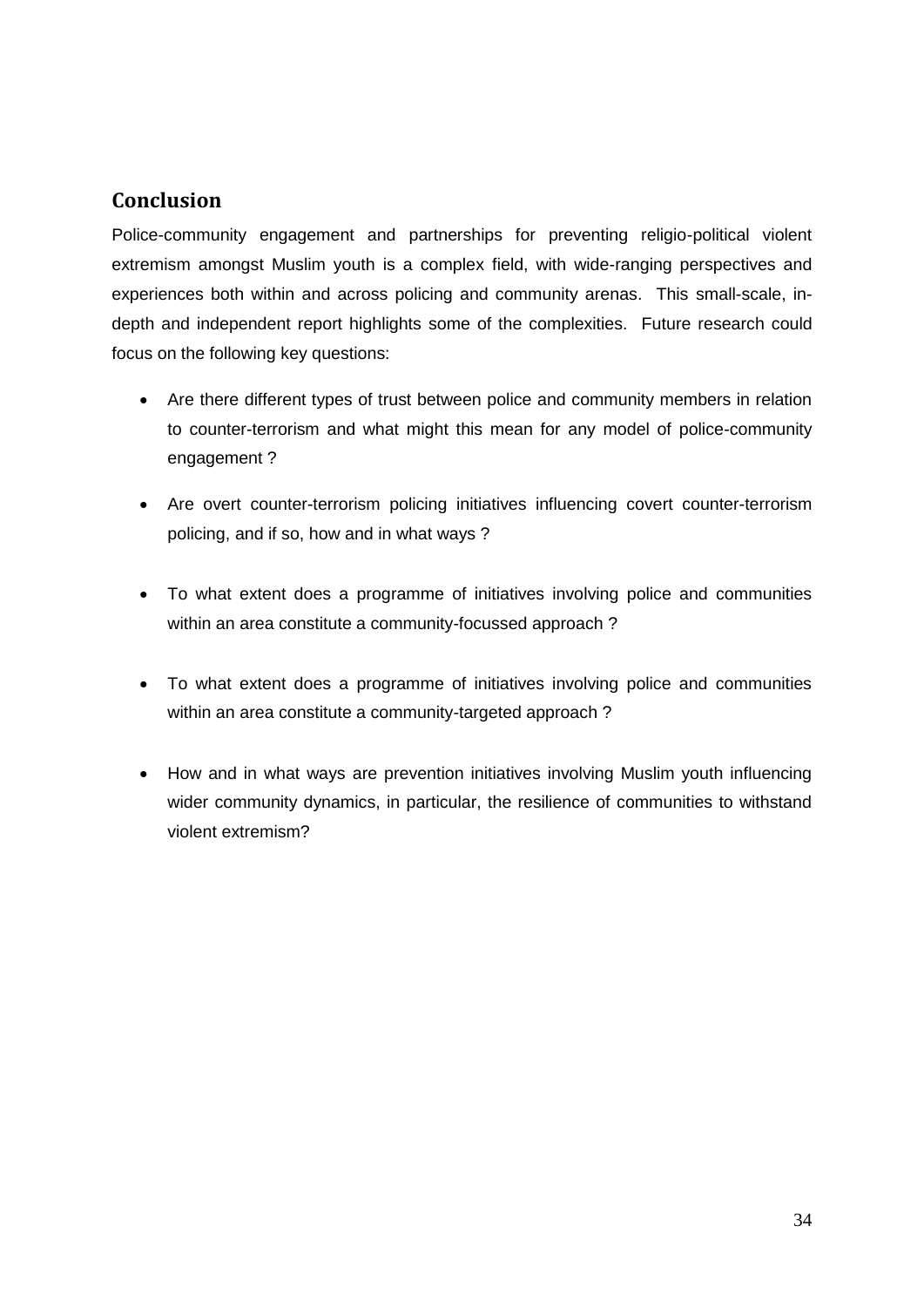## **Bibliography**

Gilroy, P. (2002) "Diaspora and the detours of identity", in K. Woodward (ed) *Identity and difference*, London: Sage, pp 299–346.

Goldsmith, A. (2005) "Police Reform and the Problem of Trust" *Theoretical Criminology* 9 (4): 443-470.

Haqq Baker, A. (in press, 2011) "Engagement and Partnership in Community-based approaches to Counter-Terrorism" in: B.Spalek (ed) *Counter-Terrorism: community-based approaches to preventing terror crime* Hertfordshire: Palgrave

Hewitt, S. (2010) *Snitch ! A History of the Modern Intelligence Informer* London: Continuum

Hughes, G. & Rowe, M. (2007) "Neighbourhood Policing and Community Safety: Researching the Instabilities of the Local Governance of Crime, Disorder and Security in Contemporary UK" *Criminology & Criminal Justice* 7 (4)pp. 317-346

Innes, M. (2006) "Policing uncertainty: countering terror through community intelligence and democratic policing", *Annals of APSS*, 605 (May), pp.1-20.

Innes, M. Abbott, Lowe, T. & Roberts, C. (2007) Hearts and Minds and Eyes and ears: reducing radicalisation risks through reassurance oriented policing Cardiff: Cardiff University

Jackson, R. (2005) *Writing the War on Terrorism: Language, Politics and Counter Terrorism* Manchester: Manchester University Press

Kennedy, P. and Roudometof, V. (2004) "Transnationalism in a global age", in: P.Kennedy and V. Roudometof (eds) *Communities across borders: New immigrants and transnational cultures*, London: Routledge, pp 1–26.

Lash, S. (1994) 'Reflexivity and its doubles: Structure, aesthetics, community', in U. Beck, A. Giddens and S. Lash (eds) *Reflexive modernization: Politics, tradition and aesthetics in the modern social order*, Cambridge: Polity Press, pp 110–73.

Moisi, D. (2009) *The Geo Politics of Emotion* London: the Bodley Head